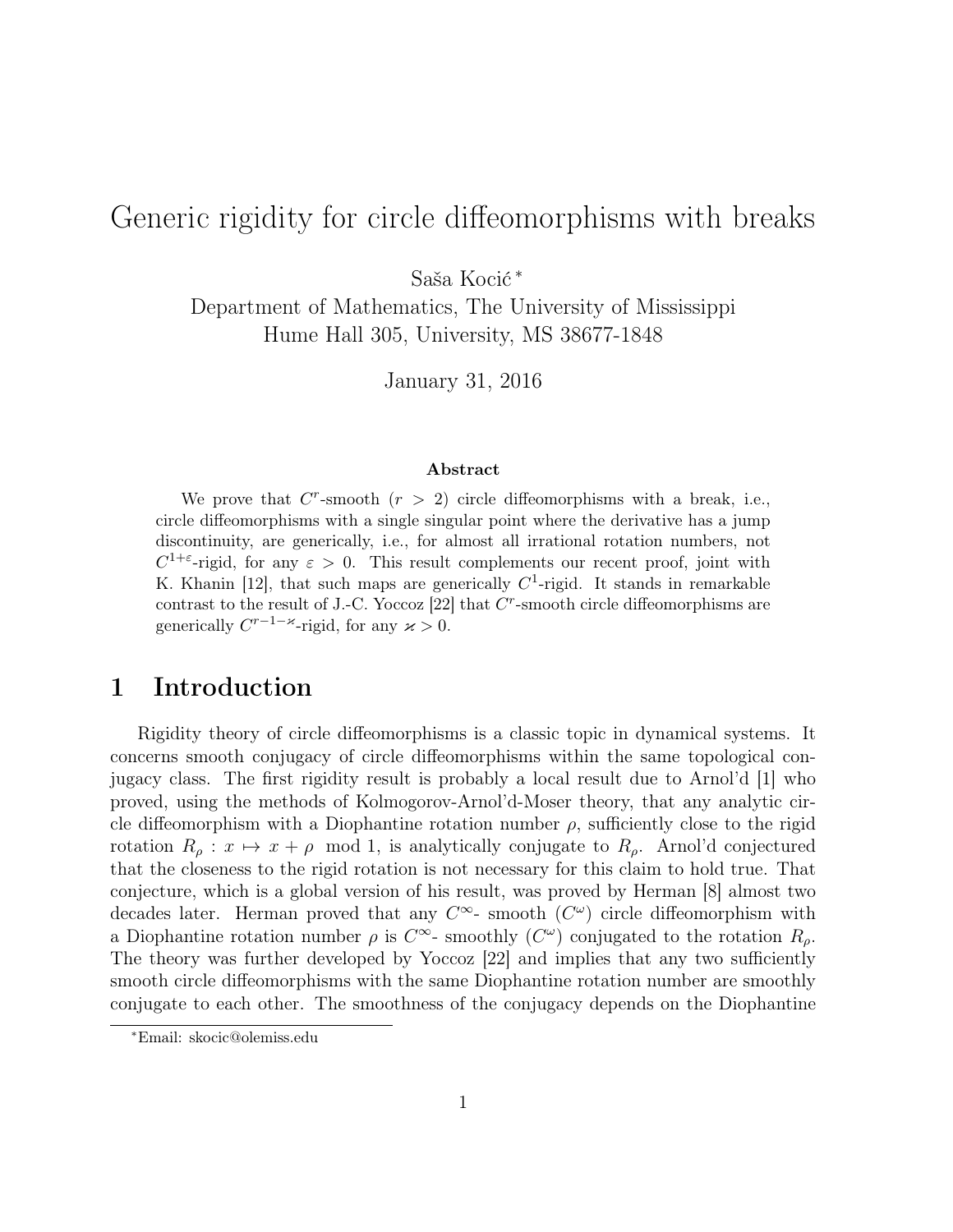properties of the rotation number. In fact, a result of Yoccoz [22], improved by Katznelson and Ornstein [9], shows that for C<sup>r</sup>-smooth ( $r \geq 3$ ) circle diffeomorphisms with a Diophantine rotation number of class  $D(\delta)$ , the conjugacy is  $C^{r-1-\delta-\epsilon}$ -smooth, for any  $\epsilon > 0$ . Here, a map is said to be C<sup>r</sup>-smooth if it has a Hölder continuous [r]-th derivative  $([r] := \max\{k \in \mathbb{Z} : k \leq r\})$  with Hölder exponent  $\{r\} := r - [r]$ . A number  $\rho$  is said to be Diophantine of class  $D(\delta)$ , for some  $\delta \geq 0$ , if there is a constant  $\mathcal{C} > 0$  such that for all  $p \in \mathbb{Z}$  and  $q \in \mathbb{N}$ ,  $|\rho - p/q| > C/q^{2+\delta}$ . Since for  $\delta > 0$ , Diophantine numbers of class  $D(\delta)$  form a set of full Lebesgue measure, the result of Yoccoz implies that, for any  $x > 0$ , and almost all irrational  $\rho \in (0, 1)$ , C<sup>r</sup>-smooth circle diffeomorphisms with rotation number  $\rho$  are  $C^{r-1-\varkappa}$ -rigid. On the other hand, smooth conjugacy is not guaranteed for all irrational rotation numbers. Arnol'd even constructed examples of analytic circle diffeomorphisms with some Liouville (non-Diophantine) irrational rotation numbers for which the conjugacy to the rotation is essentially singular. These results are at the core of rigidity theory of circle diffeomorphisms.

A natural question to ask is what are the rigidity properties of circle maps that fail to be diffeomorphisms only at a single point. Over the last two decades great effort has been put into understanding rigidity of smooth circle diffeomorphisms with a single singular point where the derivative vanishes (critical circle maps) or has a jump discontinuity (circle diffeomorphisms/maps with a break). The main technical tool in the proofs of the rigidity results has been renormalization. Renormalizations of a circle homeomorphism T form a sequence of appropriately rescaled increasing powers  $T^{q_n}$  of the map T, restricted to a small interval around a (singular) point. Rigidity theory of analytic critical circle maps is rather complete. The first result on convergence of renormalizations for critical circle maps is due to de Faria and de Melo [7]. They proved that, for a set of zero Lebesgue measure irrational numbers  $\rho$ , the renormalizations of any two analytic critical circle maps with the same irrational rotation number and the same order of the critical point approach each other exponentially fast. Here, the critical point  $x_c$  is said to be of order  $\beta > 1$  if the derivative of the map at a point x near  $x_c$  is of the order  $|x-x_c|^{\beta-1}$ . This result was later extended to all irrational rotation numbers by Yampolsky [21]. De Faria and de Melo [6] also proved that, for almost all irrational rotation numbers, the conjugacy is  $C^{1+\varepsilon}$ -smooth, for some  $\varepsilon > 0$ . Finally, for any  $\varepsilon > 0$ , they constructed examples of  $C^{\infty}$ -smooth critical circle maps with the same irrational rotation number and the same order of the critical point that are not  $C^{1+\epsilon}$ -smoothly conjugate to each other. Khmelev and Yampolsky proved that for analytic critical circle maps with the same irrational rotation number and the same order of the critical point the conjugacy is always  $C^{1+\varepsilon}$ -smooth at the critical point, for some  $\varepsilon > 0$ , suggesting that the analytic case may be different. Avila [2], however, showed that, for any  $\varepsilon > 0$ , not even analytic critical circle maps are  $C^{1+\varepsilon}$ . rigid, for all irrational rotation numbers. Nevertheless, analytic critical circle maps are  $C<sup>1</sup>$ -rigid, for all irrational rotation numbers, as was shown by Khanin and Teplinsky [14]. The rigidity results of [6] and [14] would also hold true in the case of  $C^r$ -smooth  $(r \geq 3)$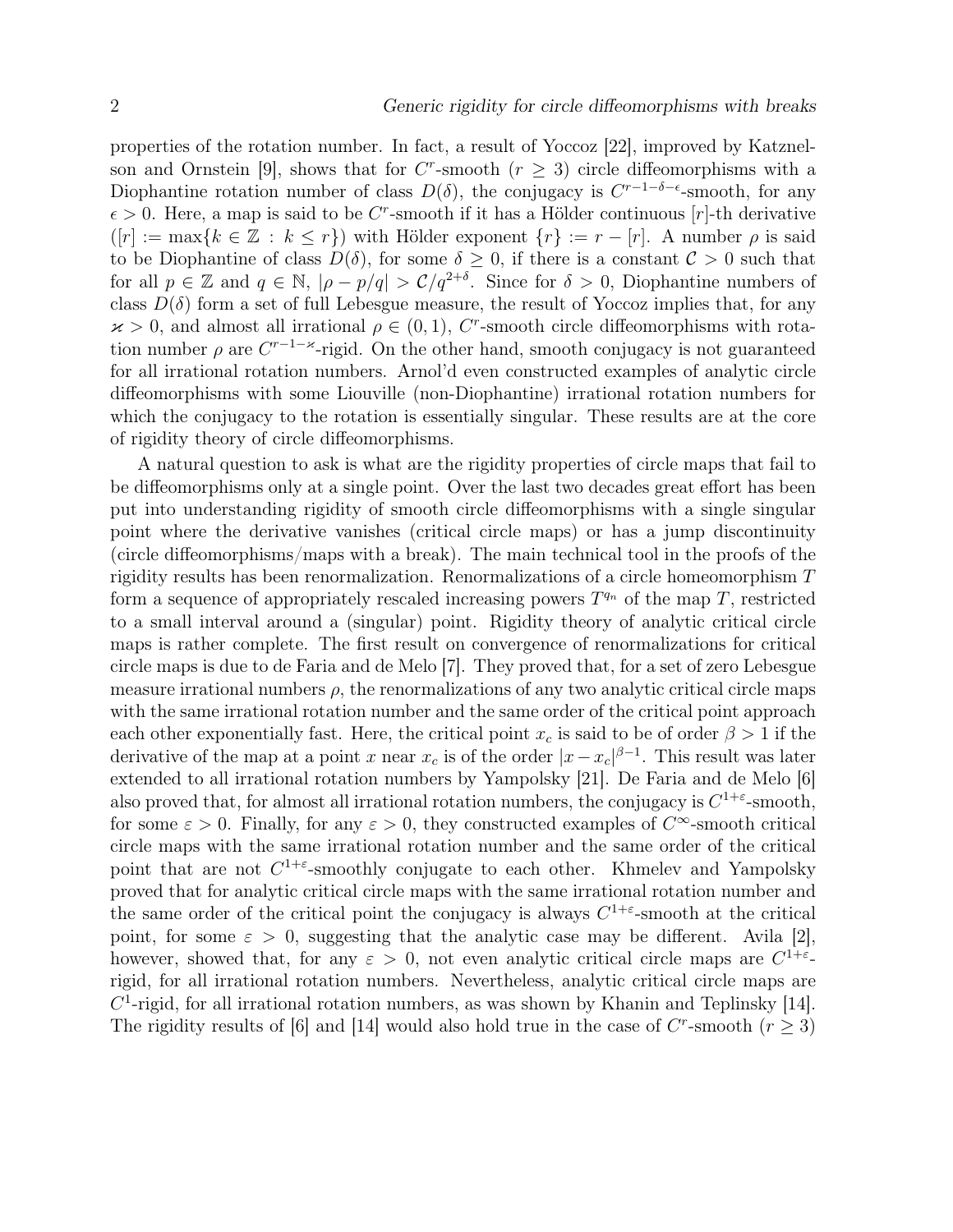critical circle maps, provided one had the exponential convergence of renormalizations in that case. The proof of the exponential convergence of renormalizations for non-analytic critical circle maps is at present, however, still an open problem.

For  $C^r$ -smooth  $(r > 2)$  circle maps with a break, the first result on the exponential convergence of renormalizations, for a countable set of rotation numbers, is due to Khanin and Khmelev [10]. The result was extended to a larger set of zero measure in [15]. The full proof of the exponential convergence of renormalizations, for all irrational rotation numbers, was obtained only recently [12]. In a joint work with Khanin [12], we proved that renormalizations  $f_n$  and  $f_n$  of any two  $C^{2+\alpha}$ -smooth,  $\alpha \in (0,1)$ , circle maps with breaks  $T_{\rho}$  and  $\tilde{T}_{\rho}$ , with the same irrational rotation number  $\rho$  and the same size of the break  $c \in \mathbb{R}_+ \setminus \{1\}$  (i.e., the square root of the ratio of the left and right derivatives at the break point) approach each other (at least) exponentially fast (in the  $C^2$ -topology), i.e., there exist  $\lambda \in (0,1)$  and  $C > 0$  such that  $||f_n - f_n||_{C^2} \leq C\lambda^n$ . Together with our earlier result [13], this implies that  $C^r$ -smooth  $(r > 2)$  circle maps with a break are generically C<sup>1</sup>-rigid: for almost all irrational  $\rho$ , every two C<sup>r</sup>-smooth circle maps with a break, with the same rotation number  $\rho$  and the same size of the break  $c \in \mathbb{R}_+\backslash \{1\}$ , are  $C^1$ smoothly conjugate to each other. We also proved that this result cannot be extended to all irrational rotation numbers. In a joint work with Khanin [11], we constructed examples of analytic circle maps with breaks of the same size and the same irrational rotation number, for which no conjugacy is Lipschitz continuous. These results are analogous to those in the case circle diffeomorphisms, although the set of rotation numbers for which  $C<sup>1</sup>$ -rigidity holds is not Diophantine.

The main result of this paper stands in striking contrast to the case of circle diffeomorphisms and analytic critical circle maps. We prove that circle maps with breaks are generically not  $C^{1+\epsilon}$ -rigid, for any  $\epsilon > 0$ . The main result of this paper can be summarized in the following theorem, which can be considered an extension of Herman's theory on the linearization of circle diffeomorphisms. Let  $\mathbb{S}^1 = \mathbb{R}/\mathbb{Z}$ .

**Theorem 1.1** For any  $c \in \mathbb{R}_+ \setminus \{1\}$  and  $r > 2$  there exists a set  $S \subset (0,1) \setminus \mathbb{Q}$  of Lebesgue measure 1 such that, for any  $\rho \in S$ : (i) for any two C<sup>r</sup>-smooth circle diffeomorphisms with a break  $T_{\rho}$  and  $T_{\rho}$ , with the same rotation number  $\rho$  and the same size of the break c, there is a  $C^1$ -smooth diffeomorphism  $h : \mathbb{S}^1 \to \mathbb{S}^1$  such that  $h \circ T_\rho \circ h^{-1} = \widetilde{T}_\rho$ , and  $(ii) \geq i$ for any  $\varepsilon > 0$ , there is a pair of C<sup>r</sup>-smooth circle diffeomorphisms with a break T and  $\tilde{T}$ , with the same rotation number  $\rho$  and the same size of the break c, such that the conjugacy h is not  $C^{1+\varepsilon}$ -smooth.

**Remark 1** The only conjugacy between circle maps with breaks T and  $\widetilde{T}$ , which can be  $C^1$ -smooth, is the conjugacy that maps the break point of T into the break point of  $\tilde{T}$ . The conjugacy h mentioned in Theorem 1.1 is this particular conjugacy.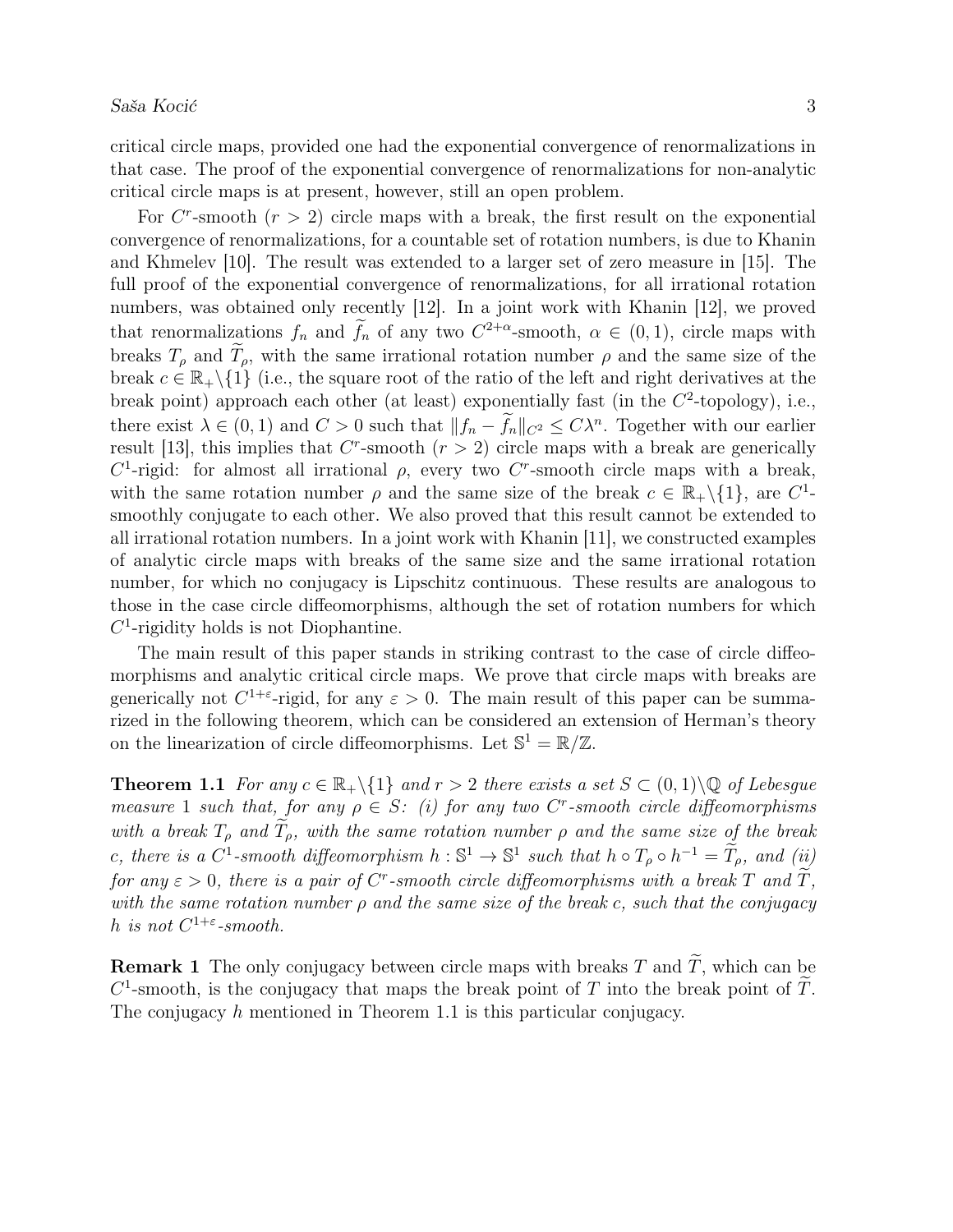**Remark 2** The set S is the intersection of two sets,  $S_{rig}$  for which  $C^1$ -rigidity holds and  $S_{non}$  for which  $C^{1+\epsilon}$ -rigidity does not hold, for any  $\epsilon > 0$ . The results of [12, 13] imply that, for any  $c \in \mathbb{R}_+ \setminus \{1\}$  and  $r > 2$ , there is a set  $S_{riq} \subset (0,1) \setminus \mathbb{Q}$  of Lebesgue measure 1 such that, for any  $\rho \in S_{rig}$  and any two C<sup>r</sup>-smooth circle diffeomorphisms with a break, with the same rotation number  $\rho$  and the same size of the break c, the conjugacy h is a C<sup>1</sup>-smooth diffeomorphism. The set  $S_{rig}$  of rotation numbers  $\rho \in (0,1)\backslash \mathbb{Q}$  with the continued fraction expansion  $\rho = [k_1, k_2, \dots]$  can be characterized as follows. For a given  $\lambda_1 \in (\lambda, 1)$ , we define the set  $S_{riq} = S_{riq}(\lambda_1)$  to be the set of all such  $\rho$  for which there exists a constant  $C_1 > 0$  such that  $k_n \leq C_1 \lambda_1^{-n}$ , for all  $n \in 2\mathbb{N} - 1$ , if  $c < 1$ , or for all  $n \in 2\mathbb{N}$ , if  $c > 1$ . Notice that even the set  $\bigcap_{\lambda_1 \in (0,1)} S_{riq}(\lambda_1)$  has Lebesgue measure 1. The difference between  $n$  odd and  $n$  even comes from the difference in the behavior of the corresponding subsequences of renormalizations. A set  $S_{non} \subset (0,1) \backslash \mathbb{Q}$  for which, for any  $\rho \in S_{non}$  and any  $\varepsilon > 0$ , one can find two C<sup>r</sup>-smooth circle diffeomorphisms with a break, with the same rotation number  $\rho$  and the same size of the break, which are not  $C^{1+\varepsilon}$ -smoothly conjugate to each other, can be chosen as follows. We define  $S_{non}$  to be the set of all such  $\rho$  with the property that, for every  $A \in \mathbb{N}$ , there exists an (infinite) subsequence  $\sigma_n \in 2\mathbb{N} - 1$ , if  $c < 1$  or  $\sigma_n \in 2\mathbb{N}$ , if  $c > 1$ , such that  $k_{\sigma_n} \geq A\sigma_n$ . We show in Section 4 that this set has a full Lebesgue measure.

Remark 3 We actually prove a stronger statement than (ii). We prove that for any  $\rho \in S_{non}$  and for any  $\varepsilon > 0$ , there is a pair of C<sup>r</sup>-smooth circle diffeomorphisms with a break T and T, with the same rotation number  $\rho$  and the same size of the break  $c \in \mathbb{R}_+ \backslash \{1\}$ , such that the conjugacy h is not  $C^{1+\varepsilon}$ -smooth at the break point.

We say that the conjugacy  $h : \mathbb{S}^1 \to \mathbb{S}^1$  is  $C^{1+\varepsilon}$ -smooth at  $x_0$  if, for any  $x \in \mathbb{S}^1$ ,

$$
h'(x) - h'(x_0) = O(|x - x_0|^{\varepsilon}).
$$
\n(1.1)

**Remark 4** Examples of circle diffeomorphisms with breaks which are  $C^1$ - but not  $C^{1+\epsilon}$ smoothly conjugate to each other have previously been constructed in [5, 11, 20], using the parabolic renormalization approach of Avila for critical circle maps [2]. Those examples were constructed using the features of circle maps with a break which are similar to those of critical circle maps (a parabolic "almost tangency" of a subsequence of renormalizations). Those examples are *exceptional* and that approach cannot be used to prove Theorem 1.1. The technical tools that we develop and apply in this paper exploit the features of circle maps with breaks not shared by the critical circle maps. In particular, it is the strongly unbounded geometry of circle maps with breaks which makes these maps generically non- $C^{1+\epsilon}$ -rigid, for any  $\epsilon > 0$ .

We say that the geometry of a circle map  $T$  is *bounded* if all neighboring intervals of all dynamical partitions of the circle  $\mathcal{P}_n$  (defined in the next section) are of comparable length, i.e., if the ratios of lengths of these intervals are uniformly bounded (by positive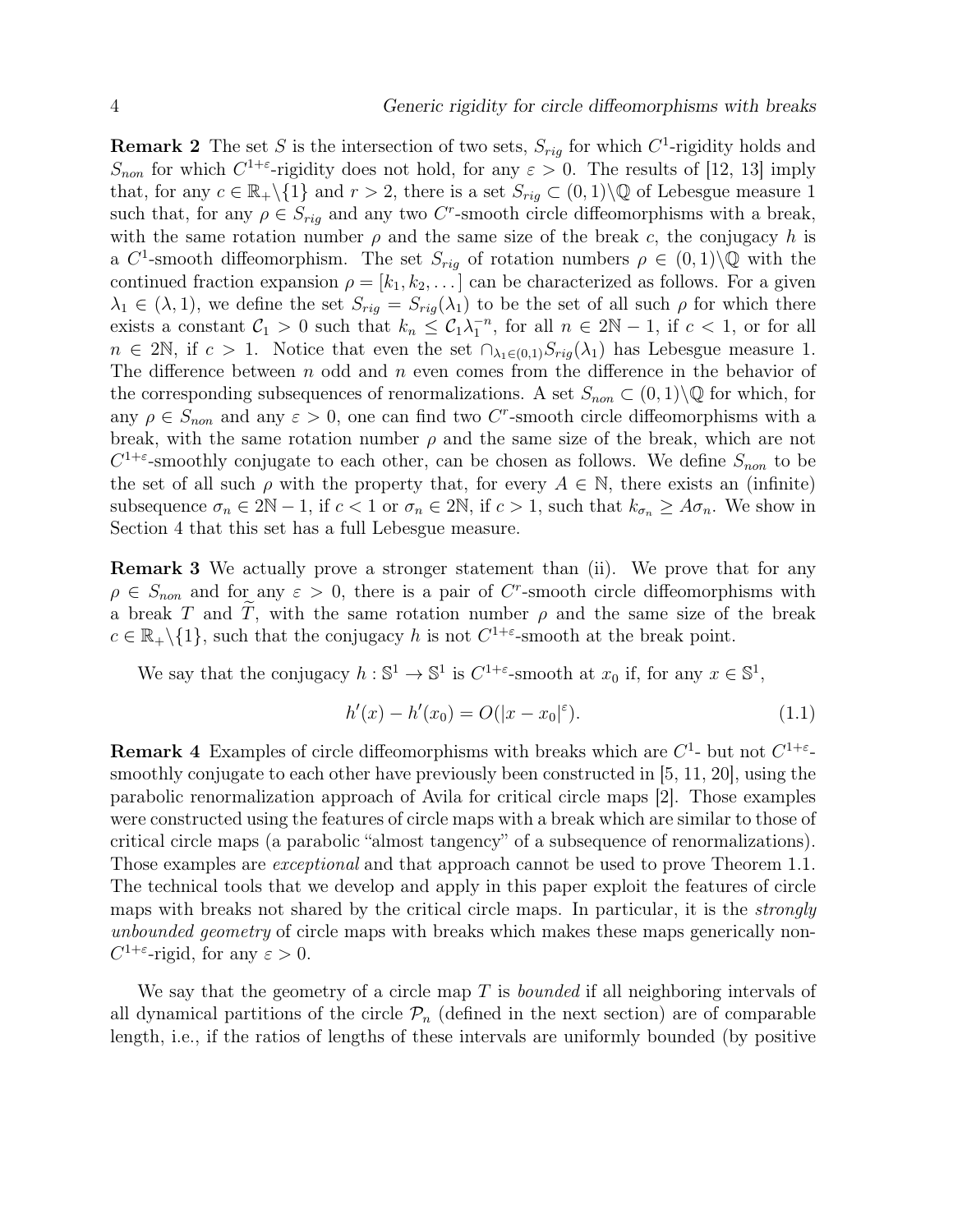constants). If this is not the case, we say that the geometry is unbounded. The geometry of dynamical partitions plays a major role in the rigidity properties of circle maps. Critical circle maps have bounded geometry. Both circle diffeomorphisms and circle maps with breaks are characterized by unbounded geometry. It is this unbounded geometry which is the reason for the absence of robust rigidity, i.e.,  $C<sup>1</sup>$ -rigidity of these maps for all irrational rotation numbers. However, while, in the case of circle diffeomorphisms, the maximal ratio of lengths of neighboring intervals of the dynamical partition  $\mathcal{P}_n$  can increase at most linearly with the corresponding partial quotient  $k_{n+1}$  of the rotation number  $\rho$ , it can grow exponentially in the case of circle maps with a break. It is this difference that ultimately causes the difference in the  $C^{1+\varepsilon}$ -smoothness of conjugations: smooth circle diffeomorphisms are generically  $C^{1+\epsilon}$ -rigid while, as we prove in this paper, circle maps with a break are generically not such, for any  $\varepsilon > 0$ .

Remark 5 The proof of part (ii) of Theorem 1.1 is based on the construction of two  $C^r$ -smooth circle maps with a break  $T$  and  $\overline{T}$ , with the same irrational rotation number  $ρ$  and the same size of the break, for which there is a subsequence  $(π<sub>n</sub>)<sub>n∈N</sub>$  such that the corresponding renormalizations  $f_{\pi_n}$  and  $\tilde{f}_{\pi_n}$  have left derivatives at the break point which are at least exponentially different in  $n$ . This is the statement of Lemma 5.6 below, which implies that there exist  $\mathscr{C} > 0$  and  $\mu \in (0, 1)$  such that  $||f_{\pi_n} - \tilde{f}_{\pi_n}||_{C^2} \geq \mathscr{C} \mu^{\pi_n}$ , for a sequence  ${\lbrace \pi_n \rbrace_{n \in \mathbb{N}}},$  and, thus, in general, one cannot obtain faster than exponential convergence of renormalizatons for such maps. In that sense, the result of [12] on the exponential convergence of renormalizations for circle maps with breaks is optimal.

Remark 6 The above construction, used in the proof of part (ii) of Theorem 1.1, is based on the following general result on the geometry of dynamical partitions for circle maps with breaks. We prove that the length of the longest element of the dynamical partition  $P_n$  of a circle map with a break decreases at most exponentially fast with n. This complements the result of Sinai and Khanin [19] that the length of the longest element of the dynamical partition  $\mathcal{P}_n$  decreases at least exponentially with n.

Remark 7 An almost the same construction gives examples of circle maps with breaks, with the same irrational rotation number  $\rho$  and the same size of the break, that are  $C^1$ but not  $C^{1+\epsilon}$ -smoothly conjugate to each other, for any  $\epsilon > 0$ .

At the end of this introduction let us mention that the results for circle maps with breaks are also relevant for understanding the properties of generalized interval exchange transformations, recently introduced by Marmi, Moussa and Yoccoz [18]. These transformations are obtained by replacing continuous linear branches of an interval exchange transformation by smooth homeomorphisms. Like an interval exchange transformation of two intervals can be seen as a rigid rotation on a circle, a generalized interval exchange transformation of two intervals is a circle map with two break points. As these two points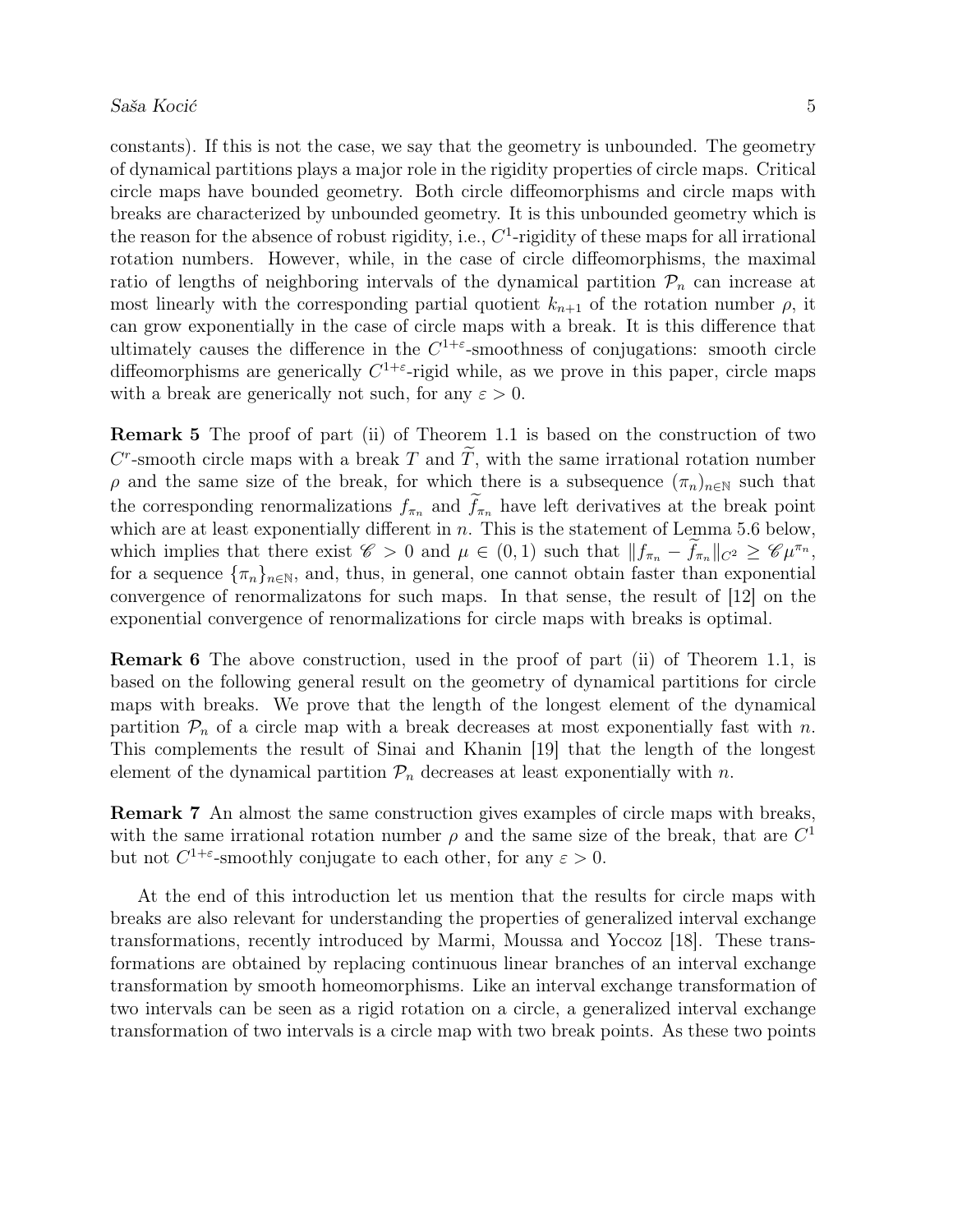lie on the same orbit of the map, the map can be piecewise smoothly conjugated to a circle map with one point of break. Marmi, Moussa and Yoccoz considered the linearizable case of more intervals [18], when there are no breaks of the derivatives. The special case of cyclic permutations, which corresponds to circle maps with more points of break, but with product of the sizes of breaks equal to 1, was considered by Cunha and Smania [3, 4]. In this case, renormalizations approach piecewise linear maps. In our situation, the renormalizations are essentially non-linear. Theorem 1.1 summarizes the only generic rigidity results in this case.

This paper is organized as follows. In the next section, we define dynamical partitions of the circle and the renormalization operator. In Section 3, we prove some general estimates concerning the geometry of the dynamical partitions, that should be useful in other problems as well. In particular, we prove that the length of the longest element of the dynamical partition  $\mathcal{P}_n$  does not decrease faster than exponentially with n. In Section 4, we construct the set S of irrational numbers of full Lebesgue measure for which the claim of Theorem 1.1 holds. In Section 5, we prove the main lemmas and our main result.

# 2 Preliminaries

For every orientation-preserving homeomorphism  $T : \mathbb{S}^1 \to \mathbb{S}^1$  of the circle  $\mathbb{S}^1 = \mathbb{R}/\mathbb{Z}$ there exists a (unique up to an additive integer constant) continuous and strictly increasing function  $\mathcal{T} : \mathbb{R} \to \mathbb{R}$ , called a lift of T, that satisfies  $\mathcal{T}(x+1) = \mathcal{T}(x)+1$ , for every  $x \in \mathbb{R}$ . Poincaré showed that for every orientation-preserving homeomorphism  $T : \mathbb{S}^1 \to \mathbb{S}^1$  there is a unique rotation number  $\rho$ , given by the limit  $\rho := \lim_{n \to \infty} T^n(x)/n \mod 1$ , where  $\mathcal T$  is any lift of T. Renormalizations of an orientation-preserving homeomorphism of a circle T, with a rotation number  $\rho \in (0, 1)$  are defined using the continued fraction expansion

$$
\rho = \frac{1}{k_1 + \frac{1}{k_2 + \frac{1}{k_3 + \dots}}},\tag{2.1}
$$

that we also write as  $\rho = [k_1, k_2, k_3, \dots]$ . The sequence of integers  $(k_n)_{n \in \mathbb{N}}$ , called partial *quotients*, is infinite if and only if  $\rho$  is irrational. Every irrational  $\rho$  defines uniquely the sequence of partial quotients. Conversely, every infinite sequence of partial quotients defines uniquely an irrational number  $\rho$  as the limit of the sequence of rational convergents  $p_n/q_n = [k_1, k_2, \ldots, k_n]$ . It is well-known that this sequence forms the sequence of best rational approximates of an irrational  $\rho$ , i.e., there are no rational numbers with denominators smaller or equal to  $q_n$ , that are closer to  $\rho$  than  $p_n/q_n$ . The rational convergents can also be defined recursively by  $p_n = k_n p_{n-1} + p_{n-2}$  and  $q_n = k_n q_{n-1} + q_{n-2}$ , starting with  $p_0 = 0$ ,  $q_0 = 1$ ,  $p_{-1} = 1$ ,  $q_{-1} = 0$ . The convergents satisfy  $p_n q_{n-1} - p_{n-1} q_n = (-1)^{n-1}$ , for all  $n \in \mathbb{N}_0$ , where  $\mathbb{N}_0 := \mathbb{N} \cup \{0\}.$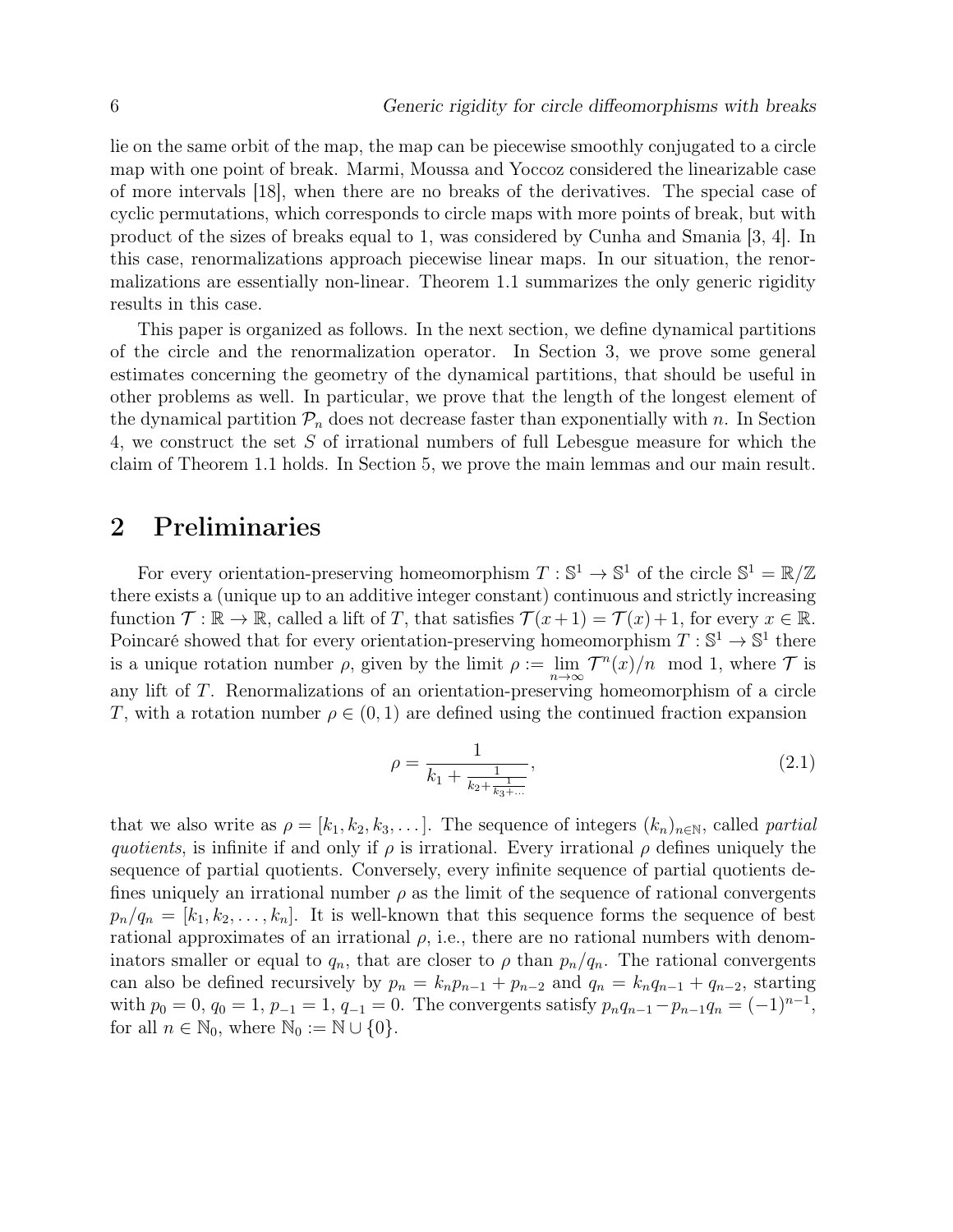We define  $\rho_n := [k_n, k_{n+1}, k_{n+2}, \dots]$ . It is easy to show by induction that, for  $n \in \mathbb{N}$ ,

$$
\rho = \frac{p_{n-1}\rho_n^{-1} + p_{n-2}}{q_{n-1}\rho_n^{-1} + q_{n-2}}.\tag{2.2}
$$

To define the renormalizations of an orientation-preserving homeomorphism of a circle T, with an irrational rotation number  $\rho$ , we start with a *marked point*  $x_0 \in \mathbb{S}^1$ , and consider the marked trajectory  $x_i = T^i x_0$ , with  $i \in \mathbb{N}$ . The subsequence  $(x_{q_n})_{n \in \mathbb{N}}$  indexed by the denominators  $q_n$  of the sequence of rational convergents of the rotation number  $\rho$ , will be called the sequence of *dynamical convergents*. It follows from the simple arithmetic properties of the rational convergents that the sequence of dynamical convergents  $(x_{q_n})_{n\in\mathbb{N}}$ for the rigid rotation  $R_{\rho}$  has the property that its subsequence with n odd approaches  $x_0$  from the left and the subsequence with n even approaches  $x_0$  from the right. Since all circle homeomorphisms with the same irrational rotation number are combinatorially equivalent, the order of the dynamical convergents of  $T$  is the same.

The intervals  $[x_{q_n}, x_0]$ , for n odd, and  $[x_0, x_{q_n}]$ , for n even, will be denoted by  $\Delta_0^{(n)}$  $\big\|_0^{(n)}$  (or  $\Delta_0^{(n)}$  $\binom{n}{0}(T)$ , if we need to emphasize which map T it is associated to) and called the *n*-th renormalization segments associated to  $x_0$ . The *n*-th renormalization segment associated to  $x_i$  will be denoted by  $\Delta_i^{(n)}$  $i^{(n)}$  (or  $\Delta_i^{(n)}$  $\binom{n}{i}(T)$ . We also have the following important property: the only points of the orbit  $\{x_i : 0 < i \le q_{n+1}\}\)$  that belong to  $\Delta_0^{(n-1)}$  $a_0^{(n-1)}$  are  $\{x_{q_{n-1}+iq_n} : 0 \leq$  $i \leq k_{n+1}$ .

Certain number of images of  $\Delta_0^{(n-1)}$  $\mathcal{L}_0^{(n-1)}$  and  $\Delta_0^{(n)}$  $_{0}^{(n)}$ , under the iterates of a map T with rotation number  $\rho$ , cover the whole circle without overlapping beyond the end points and form the n-th dynamical partition of the circle

$$
\mathcal{P}_n := \{ T^i \Delta_0^{(n-1)} : 0 \le i < q_n \} \cup \{ T^i \Delta_0^{(n)} : 0 \le i < q_{n-1} \}. \tag{2.3}
$$

The set of end points of the intervals of partition  $\mathcal{P}_n$  will be denoted by  $\Xi_n$ . The intervals  $\Delta_0^{(n-1)}$  $\int_0^{(n-1)}$  and  $\Delta_0^{(n)}$  will be called the *fundamental intervals* of  $\mathcal{P}_n$ . When necessary to emphasize that  $\mathcal{P}_n$  and  $\Xi_n$  are associated to a map T, they will be denoted by  $\mathcal{P}_n(T)$  and  $\Xi_n(T)$ , respectively. We note that these sequences are finite if the rotation number of the map is rational.

The *n*-th renormalization of an orientation-preserving homeomorphism  $T : \mathbb{S}^1 \to \mathbb{S}^1$ , with rotation number  $\rho$ , with respect to the marked point  $x_0 \in \mathbb{S}^1$ , is a function  $f_n$  (or  $f_n(T)$  :  $[-1,0] \to \mathbb{R}$  obtained from the restriction of  $T^{q_n}$  to  $\Delta_0^{(n-1)}$  $\binom{n-1}{0}$ , by rescaling the coordinates. More precisely, if  $\tau_n$  is the affine change of coordinates that maps  $x_{q_{n-1}}$  to  $-1$  and  $x_0$  to 0, then

$$
f_n := \tau_n \circ T^{q_n} \circ \tau_n^{-1} \,. \tag{2.4}
$$

Definition (2.4) is valid for all  $n \in \mathbb{N}_0$  if and only if  $\rho$  is irrational; if  $\rho$  is rational, n must be less than or equal to the length of the continued fraction expansion of  $\rho$ . If we identify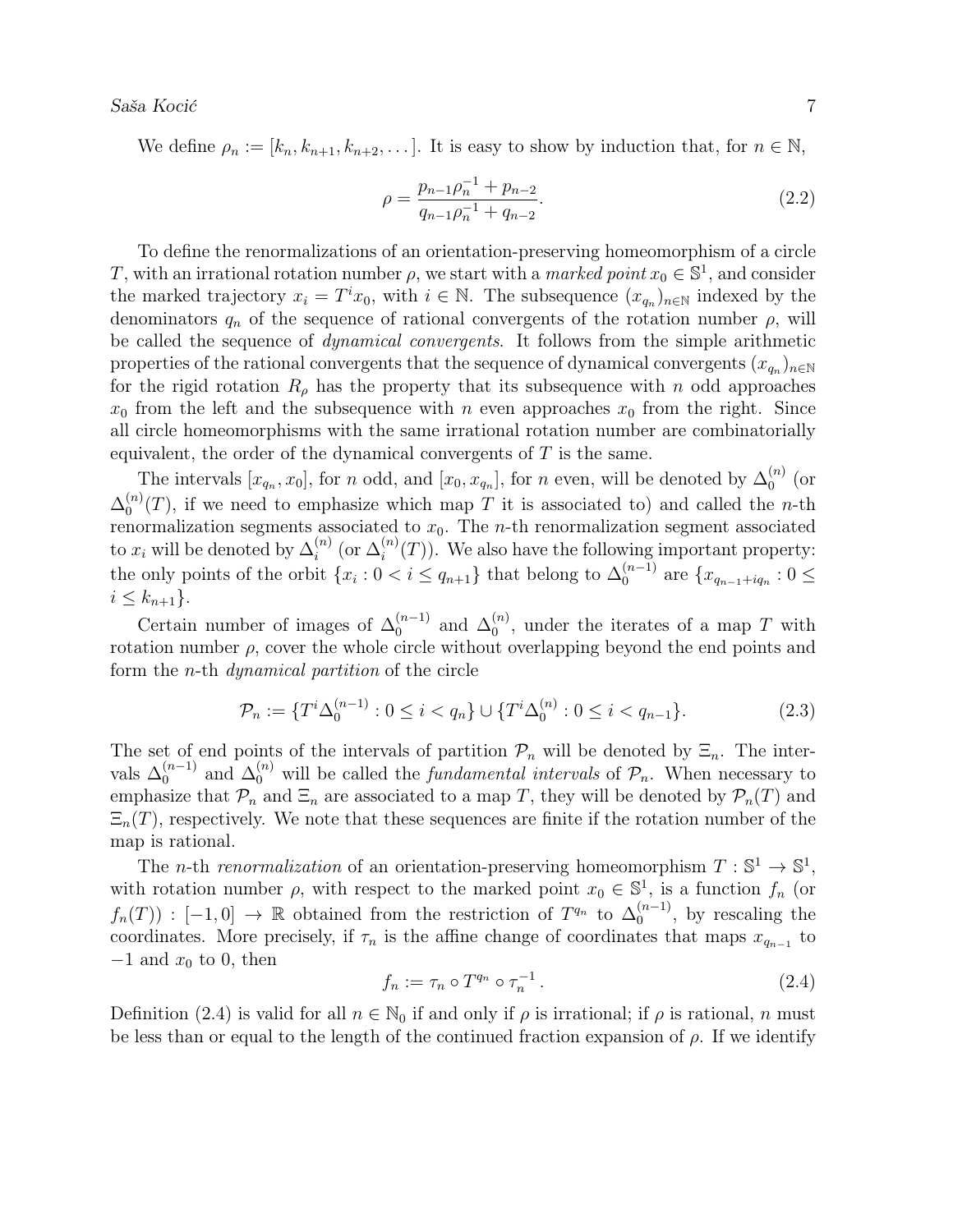$x_0$  with zero, then  $\tau_n$  is exactly the multiplication by  $(-1)^n/|\Delta_0^{(n-1)}|$  $\binom{n-1}{0}$ . Here, and in what follows, |I| denotes the length of an interval I on  $\mathbb{S}^1$ .

This paper concerns circle maps with a break, i.e., homeomorphisms of a circle for which there exists a point  $x_{br} \in \mathbb{S}^1$ , such that  $T \in C^r(\mathbb{S}^1 \setminus \{x_{br}\})$ ,  $T'(x)$  is bounded from below by a positive constant and the one-sided derivatives at  $x_{br}$  are such that the size of the break

$$
c := \sqrt{\frac{T'_{-}(x_{br})}{T'_{+}(x_{br})}} \neq 1.
$$

In the following, we only consider renormalizations with marked point  $x_0 = x_{br}$ .

It was proved in [16] that the renormalizations of circle maps with a break approach a particular family of fractional linear transformations. The sequence of renormalizations  $(f_n)_{n\in\mathbb{N}_0}$  of a C<sup>r</sup>-smooth  $(r>2)$  circle map T with a break of size  $c \in \mathbb{R}_+\setminus\{1\}$  converges to a sequence of fractional linear transformations  $F_n := F_{a_n,b_n,M_n,c_n} : [-1,0] \to \mathbb{R}$ ,

$$
F_n(z) := \frac{a_n + (a_n + b_n M_n)z}{1 - (M_n - 1)z},\tag{2.5}
$$

with

$$
a_n := \frac{|\Delta_0^{(n)}|}{|\Delta_0^{(n-1)}|}, \quad b_n := \frac{|\Delta_0^{(n-1)}| - |\Delta_{q_{n-1}}^{(n)}|}{|\Delta_0^{(n-1)}|}, \quad M_n = \exp\left(\sum_{i=0}^{q_n-1} \int\limits_{x_{q_{n-1}+i}}^{x_i} \frac{T''(x)}{2T'(x)} dx\right). \tag{2.6}
$$

In fact, this convergence is uniform within certain families of maps that will be described in the next section. The precise statements will be given below.

# 3 General estimates

In this section, we prove some general estimates on the geometry of dynamical partitions.

We start with a circle map with a break  $T_0$ , with a fixed point  $T_0(0) = 0$  and a break of size  $c \in \mathbb{R}_+ \setminus \{1\}$  at the break point  $x_{br} = 0$ . We consider a one-parameter family  $T_{\Omega} := T_0 + \Omega$ , with  $\Omega \in [0,1)$ . For a set  $B \subset [0,1)$ , the set of parameters  $\Omega$  such that the rotation number  $\rho(T_{\Omega}) \in B$  is denoted by  $\rho^{-1}(B)$ . It is well-known that the rotation number  $\rho$  of a map in this family is a continuous and non-decreasing function of the parameter  $\Omega$ . Moreover, for every irrational  $\rho$ , there is a unique parameter value  $\Omega_{\rho}$  such that the map  $T_{\Omega_{\rho}}$  has the rotation number  $\rho$ . For every rational rotation number  $p/q \in \mathbb{Q}$ , there is a mode-locking interval  $[\Omega_{p/q}^{(L)}, \Omega_{p/q}^{(R)}]$  of parameter values corresponding to  $p/q$ . If  $p/q$  has a sufficiently long continued fraction expansion, then the following holds. When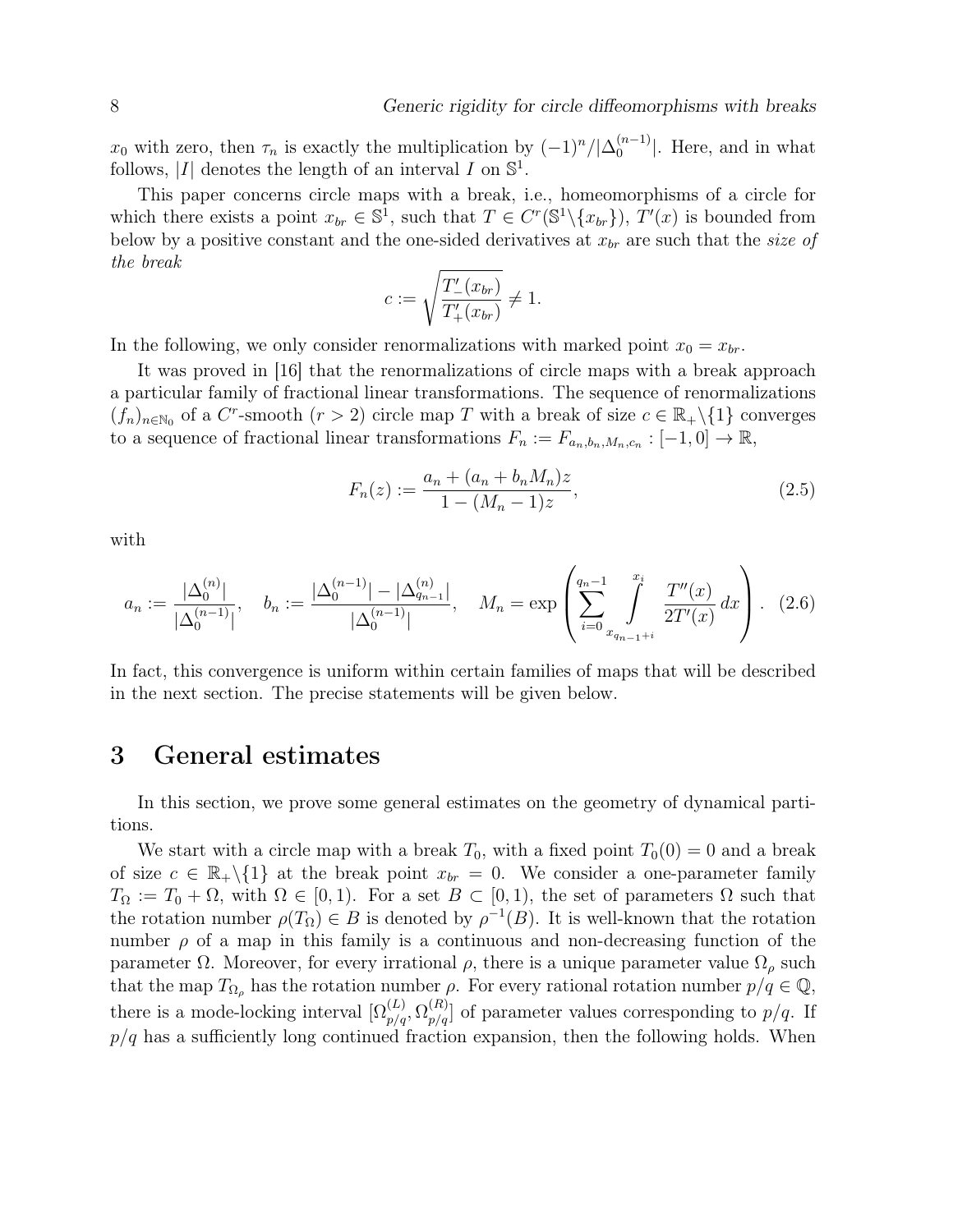the parameter value  $\Omega$  is equal to  $\Omega_{p/q}^{(L)}$ , in the case  $c > 1$ , or  $\Omega_{p/q}^{(R)}$ , in the case  $0 < c < 1$ , the map  $T_{\Omega}$  has a single periodic orbit of the type  $(p, q)$  and the break point belongs to this periodic orbit, i.e., a lift  $\mathcal{T}_{\Omega} : \mathbb{R} \to \mathbb{R}$  of  $T_{\Omega}$  satisfies  $\mathcal{T}_{\Omega}^q$  $Q_{\Omega}^{q}(0) = p$ . Let us denote that unique value of the parameter  $\Omega$  by  $\Omega_{p/q}$ . When the parameter value  $\Omega$  equals the other end point  $(\Omega_{p/q}^{(R)}$ , in the case  $c > 1$ ;  $\Omega_{p/q}^{(L)}$ , in the case  $0 < c < 1$ ), the map  $T_{\Omega}$  has a single periodic orbit of the type  $(p, q)$ , which is neutral. Obviously, the break point  $x_{br}$  does not belong to it. For all other values of the parameter inside the mode-locking interval, the map has two periodic orbits of type  $(p, q)$ , one stable and one unstable [16].

The following monotonicity statement clearly holds for any family of orientationpreserving circle homeomorphisms  $T_{\Omega}$ . To be specific, let  $\mathcal{T}_{\Omega}$  be the lift of  $T_{\Omega}$  that satisfies  $\mathcal{T}_{\Omega}(0) \in [0,1).$ 

# **Proposition 3.1** If  $\rho_1 > \rho_2$ , then  $\mathcal{T}_{\Omega_{\rho_1}}^i(0) > \mathcal{T}_{\Omega_{\rho_2}}^i(0)$ , for every  $i \in \mathbb{N}$ .

**Proof.** The claim follows by induction. If  $\rho_1 > \rho_2$ , then  $\Omega_{\rho_1} > \Omega_{\rho_2}$  and, thus,  $\mathcal{T}_{\Omega_{\rho_1}}(0) >$  $\mathcal{T}_{\Omega_{\rho_2}}(0)$ . Assume that, for some  $i \in \mathbb{N}$ , we have  $\mathcal{T}_{\Omega_{\rho_1}}^i(0) > \mathcal{T}_{\Omega_{\rho_2}}^i(0)$ . Then, since  $\mathcal{T}_0$  is strictly increasing, we have  $\mathcal{T}_{Q_{\alpha}}^{i+1}$  $\mathcal{T}^{i+1}_{\Omega_{\rho_1}}(0)>\mathcal{T}_{\Omega_{\rho_2}}(\mathcal{T}^{i}_{\Omega_{\rho_1}}(0))>\mathcal{T}^{i+1}_{\Omega_{\rho_2}}$  $\Omega_{\rho_2}^{n+1}(0).$  QED

Now, let us fix an irrational number  $\rho = [k_1, k_2, \dots] \in (0, 1)$  and consider the sequence  $p_n/q_n = [k_1, \ldots, k_n], n \in \mathbb{N}$ , of its convergents. The open interval with end points  $\frac{p_{n-1}}{q_{n-1}}$  and  $\mathbf{p}_n$  $\frac{p_n}{q_n}$  will be denoted by  $B_n$ . Clearly,  $\rho = \bigcap_{n=1}^{\infty} B_n$ . To simplify the notation, let  $\Omega_n := \Omega_{p_n/q_n}$ . We also define  $x_i(\Omega_\rho) := T^i_{\Omega_\rho}(0), x_i(\Omega_n) := T^i_{\Omega_n}(0)$ . Let also  $I_i(\Omega_n) := [x_i(\Omega_n), x_i(\Omega_\rho)],$  if  $\rho > p_n/q_n$  and  $I_i(\Omega_n) := [x_i(\Omega_\rho), x_i(\Omega_n)]$ , if  $\rho < p_n/q_n$ . Finally, let  $\Delta_0^{(n)}$  $\mathcal{L}_0^{(n)}(\Omega) := \Delta_0^{(n)}(T_{\Omega}),$  $\mathcal{P}_n(\Omega) := \mathcal{P}_n(T_{\Omega})$  and  $\Xi_n(\Omega) := \Xi_n(T_{\Omega}).$ 

Proposition 3.2, Proposition 3.3 and Proposition 3.4 lead to estimates that relate the geometry of the dynamical partitions of  $T_{\Omega_{\rho}}$  and  $T_{\Omega_n}$  (Proposition 3.5 and Corollary 3.6), that will be used later on.

**Proposition 3.2**  $[\mathcal{T}_{\Omega_\rho}^i(0)] = [\mathcal{T}_{\Omega_n}^i(0)],$  for  $i = 1, \ldots, q_n - 1$ .

**Proof.** To be specific, let us consider the case  $\rho > p_n/q_n$ . Assume that for some  $q < q_n$ ,  $[\mathcal{T}_Q^q]$  $\begin{bmatrix} \mathcal{I}_q^q(0) \end{bmatrix} \neq \begin{bmatrix} \mathcal{T}_\Omega^q \end{bmatrix}$  $\Gamma_{\Omega_n}^q(0)$ . Then, it follows from Proposition 3.1 that there exists  $\Omega \in [\Omega_n, \Omega_\rho],$ such that  $\mathcal{T}_\Omega^q$  $\Gamma_{\Omega}^{q}(0) = p$ . Therefore,  $T_{\Omega}$  has a periodic orbit of period q and, consequently, a rational rotation number  $p/q \in (p_n/q_n, \rho)$ . This contradicts the assumption that  $p_n/q_n$  is a rational convergent for  $\rho$ , due to the properties of the continued fractions.  $QED$ 

As a corollary of Proposition 3.1 and Proposition 3.2, we obtain following statement.

**Proposition 3.3** If  $\rho > p_n/q_n$ , then  $T_{\Omega_\rho}^i(0) > T_{\Omega_n}^i(0)$ , for  $i = 1, \ldots, q_n - 1$ . If  $\rho < p_n/q_n$ , then  $T_{\Omega_{\rho}}^{i}(0) < T_{\Omega_{n}}^{i}(0)$ , for  $i = 1, ..., q_{n} - 1$ .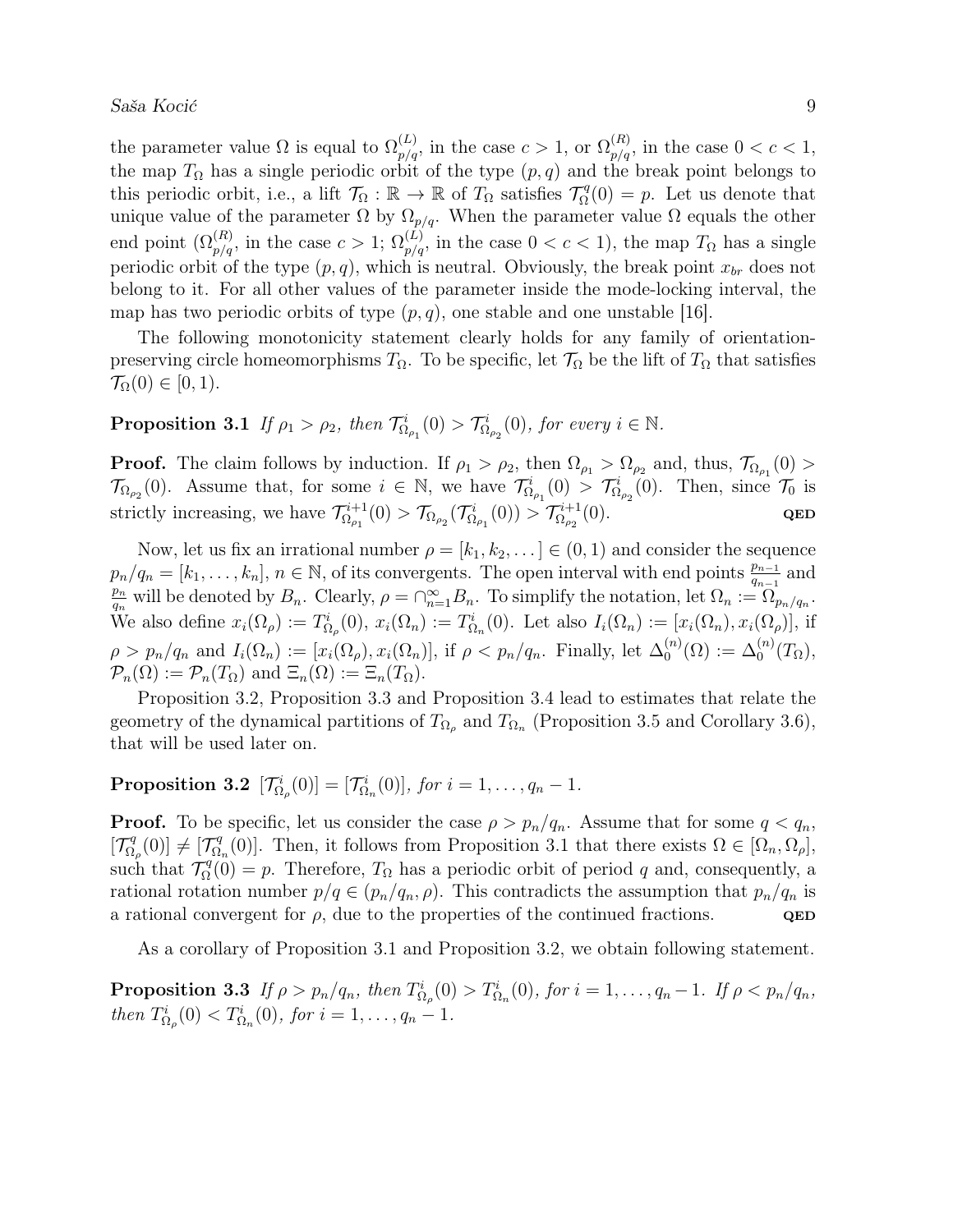We can now prove the following claim.

**Proposition 3.4**  $I_i(\Omega_n) \cap I_j(\Omega_n) = \emptyset$ , for  $i, j = 1, \ldots, q_n$  such that  $i \neq j$ .

**Proof.** Since  $I_{q_n}(\Omega_n) = \Delta_0^{(n)}(\Omega_\rho) \subset \Delta_{q_n}^{(n-1)}(\Omega_\rho)$ , the intervals  $T_{\Omega_\rho}^{-i}$  $\Omega_{\rho}^{-i}(I_{q_n}(\Omega_n)) \subset \Delta_{q_n-i}^{(n-1)}$  $\binom{(n-1)}{q_n-i}(\Omega_\rho),$ for  $i = 0, \ldots, q_n - 1$ , are proper subsets of different intervals of partition  $\mathcal{P}_n(T_{\Omega_\rho})$ , and they do not overlap, even at the end points. Due to Proposition 3.3, the same is true for the intervals  $I_{q_n-i}(\Omega_n) \subset T_{\Omega_n}^{-i}$  $\frac{1}{\Omega_\rho}(I_{q_n}(\Omega_n)).$  QED

Since for circle maps with a break  $T_{\Omega}$ , the variation of the logarithm of the derivative  $V := \text{Var}_{\mathbb{S}^1} \ln T'_{\Omega} < \infty$ , all maps  $T_{\Omega}$  with rotation numbers in the closed interval with end points  $\rho$  and  $p_n/q_n$ , satisfy  $|\ln(T_{\Omega}^{q_n})|$  $\left|\sum_{\Omega}^{q_n}\right|'(x)| \leq V$ , for all  $x \in \mathbb{S}^1$ . We will refer to this statement as the Denjoy lemma [19]. Therefore, we have a uniform bound on the logarithm of the derivative of the renormalizations  $f_n(\Omega) := f_n(T_{\Omega}),$ 

(A)  $|\ln (f_n(\Omega))'(x)| \leq V,$ for all  $x \in [-1, 0]$ .

 $\text{Proposition 3.5} \ \ I_i(\Omega_n) \ \subset \ \Delta^{(n-1)}_i$  $\sum_{i=1}^{(n-1)}(\Omega_{\rho})$  and there exists  $C_1 \geq 1$  such that  $|I_i(\Omega_n)| \leq$  $C_1 a_n | \Delta_i^{(n-1)}$  $\lim_{i}$   $\langle \Omega_{\rho} \rangle$ , for all  $i = 1, \ldots, q_n$ .

**Proof.** We first show that the estimate holds for  $i = q_n$ , then extend it to other intervals. Clearly  $I_{q_n}(\Omega_n) = \Delta_0^{(n)}(\Omega_\rho) \subset \Delta_{q_n}^{(n-1)}(\Omega_\rho)$ . Since it follows from (A) that  $|\Delta_{q_n}^{(n-1)}(\Omega_\rho)| \ge$  $e^{-V}|\Delta_0^{(n-1)}|$  $\binom{(n-1)}{0}(\Omega_{\rho})$ , we have  $|I_{q_n}(\Omega_n)| \leq e^V a_n |\Delta_{q_n}^{(n-1)}(\Omega_{\rho})|$ . It follows from Proposition 3.3 that, for  $j = 1, \ldots, q_n - 1, I_i(\Omega_n) \subset \Delta_i^{(n-1)}$  $\zeta_i^{(n-1)}(\Omega_n)$ , and for some  $\zeta_j, \xi_j \in \Delta_j^{(n-1)}$  $j^{(n-1)}(\Omega_\rho)$ , we have

$$
\frac{|I_j(\Omega_n)|}{|\Delta_j^{(n-1)}(\Omega_\rho)|} \le \frac{|T_{\Omega_\rho}^{-1}(I_{j+1}(\Omega_n))|}{|T_{\Omega_\rho}^{-1}(\Delta_{j+1}^{(n-1)}(\Omega_\rho))|} = \frac{|I_{j+1}(\Omega_n)|}{|\Delta_{j+1}^{(n-1)}(\Omega_\rho)|} \frac{T'_{\Omega_\rho}(\zeta_j)}{T'_{\Omega_\rho}(\zeta_j)}.
$$
(3.1)

Therefore, we obtain the estimate

$$
\frac{|I_j(\Omega_n)|}{|\Delta_j^{(n-1)}(\Omega_\rho)|} \le \frac{|I_{j+1}(\Omega_n)|}{|\Delta_{j+1}^{(n-1)}(\Omega_\rho)|} \left(1 + \frac{\max_{x \in [0,1]} |T''_{\Omega_\rho}(x)|}{\min_{x \in [0,1]} T'_{\Omega_\rho}(x)} |\Delta_j^{(n-1)}(\Omega_\rho)|\right). \tag{3.2}
$$

By iterating the latter inequality, we find

$$
\frac{|I_j(\Omega_n)|}{|\Delta_j^{(n-1)}(\Omega_\rho)|} \le \frac{|I_{q_n}(\Omega_n)|}{|\Delta_{q_n}^{(n-1)}(\Omega_\rho)|} \prod_{i=j}^{q_n-1} \left(1 + \frac{\max_{x \in [0,1]} |T_{\Omega_\rho}''(x)|}{\min_{x \in [0,1]} T_{\Omega_\rho}'(x)} |\Delta_i^{(n-1)}(\Omega_\rho)|\right). \tag{3.3}
$$

Since,  $\sum_{i=1}^{q_n-1} |\Delta_i^{(n-1)}|$  $\binom{(n-1)}{i}$   $(\Omega_{\rho})$   $\leq 1$ , we find

$$
|I_j(\Omega_n)| \le \exp\left(V + \frac{\max_{x \in [0,1]} |T''_{\Omega_\rho}(x)|}{\min_{x \in [0,1]} T'_{\Omega_\rho}(x)}\right) a_n |\Delta_j^{(n-1)}(\Omega_\rho)|. \tag{3.4}
$$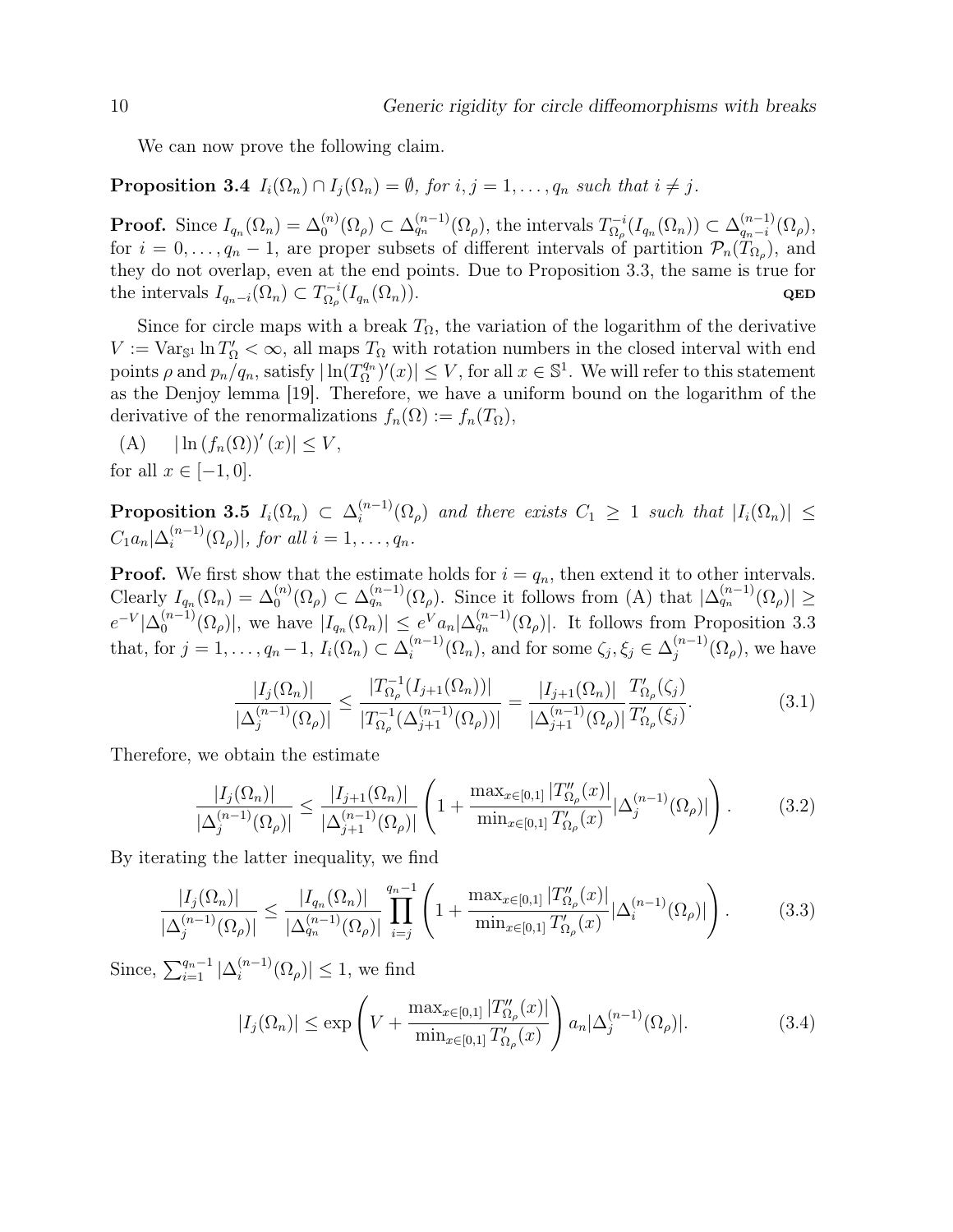QED

Since  $\sum_{j=0}^{q_n-1} |\Delta_j^{(n-1)}|$  $\left| \mathcal{L}_{j}^{(n-1)}(\Omega_n) \right| \leq 1$ , from Proposition 3.5, we immediately obtain

Corollary 3.6  $\sum_{i=1}^{q_n} |I_i(\Omega_n)| \leq C_1 a_n$ .

**Proof.**  $\sum_{i=1}^{q_n} |I_i(\Omega_n)| \leq \sum_{i=1}^{q_n-1} C_1 a_n |\Delta_i^{(n-1)}|$  $\binom{(n-1)}{i} (\Omega_{\rho}) + a_n |\Delta_0^{(n-1)}|$  $\left| \Omega_{0}^{(n-1)}(\Omega_{\rho}) \right| \leq C_1 a_n.$  QED

It was shown in [19] that the length of the longest element of the dynamical partition  $\mathcal{P}_n$  of an orientation preserving circle homeomorphism T, satisfying the Denjoy lemma, decreases at least exponentially with  $n$ . Here, we prove that, for circle maps with a break, this result is optimal, i.e., that the length of the longest element of the dynamical partition  $\mathcal{P}_n$  decreases at most exponentially fast with n (see Corollary 3.15 below). We denote the longest of the intervals  $\Delta_i^{(n-1)}$  $i^{(n-1)}$ , for  $i = 0, \ldots, q_n - 1$ , of the dynamical partition  $\mathcal{P}_n$  (defined with the marked point  $x_0 = x_{br} = 0$ ) by  $\Delta_{\text{max}}^{(n-1)}$ . It follows from [19] that  $|\Delta_{\max}^{(n-1)}| \leq \text{const } \lambda^n$ , where  $\lambda := (1 + e^{-V})^{-1/2}$ . To prove that  $|\Delta_{\max}^{(n-1)}|$  decreases at most exponentially fast with  $n$ , we will need the following result of Khanin and Vul  $[16]$ .

**Proposition 3.7** For every  $C^{2+\alpha}$ -smooth circle map  $T_0$  with a break of size  $c \in \mathbb{R}_+ \setminus \{1\}$ at the fixed point, there is  $C > 0$  such that, for all irrational  $\rho \in (0,1)$ , all  $n \in \mathbb{N}$  and all  $\Omega \in \rho^{-1}(B_n)$ 

 $(B)$   $||f_n(\Omega) - F_n(\Omega)||_{C^2} \leq C\lambda^{\alpha n}$ ,

 $(C)$   $|a_n + b_n M_n - c_n| \leq C a_n \lambda^{\alpha n},$ 

(D)  $|M_{n+1} - c_{n+1}(1 + a_{n+1}a_n(M_n - 1))| \leq C a_{n+1}a_n \lambda^{\alpha n}$ .

where  $c_n := c^{(-1)^n}$ . Here, we denote by  $F_n(\Omega)$  the map  $F_n$  with parameters  $a_n$ ,  $b_n$  and  $M_n$ associated to  $T_{\Omega}$ .

The renormalization estimates of the following six claims will be used in the proofs of Proposition 3.15 and Corollary 3.15, which are the main objectives of the remaining part of this section. It is easy to see that the following holds.

**Proposition 3.8** exp 
$$
\left(-\frac{\max_{x \in [0,1]} |T''(x)|}{2 \min_{x \in [0,1]} T'(x)}\right) \le M_n \le \exp\left(\frac{\max_{x \in [0,1]} |T''(x)|}{2 \min_{x \in [0,1]} T'(x)}\right)
$$

**Proof.** The claim follows directly from the definition of  $M_n$  (see (2.6)).

.

**Proposition 3.9** There exists  $\delta > 0$  such that  $a_n a_{n+1} < 1 - \delta$ , for sufficiently large  $n \in \mathbb{N}$ .

**Proof.** The estimate (C) implies that  $a_n \leq c_n - b_n M_n + C a_n \lambda^{\alpha n}$ . If  $a_n a_{n+1} \geq 1 - \overline{\delta}$ , for some  $\bar{\delta} > 0$  and some n, then  $a_n \leq c_n - (1-\delta)M_n + Ca_n\lambda^{\alpha n}$ . It follows from Proposition 3.8 that there exists  $\delta > 0$  such that  $a_{n+1}a_n < 1 - \delta$ , uniformly in n, if  $\delta$  has been chosen small enough and n is sufficiently large.  $QED$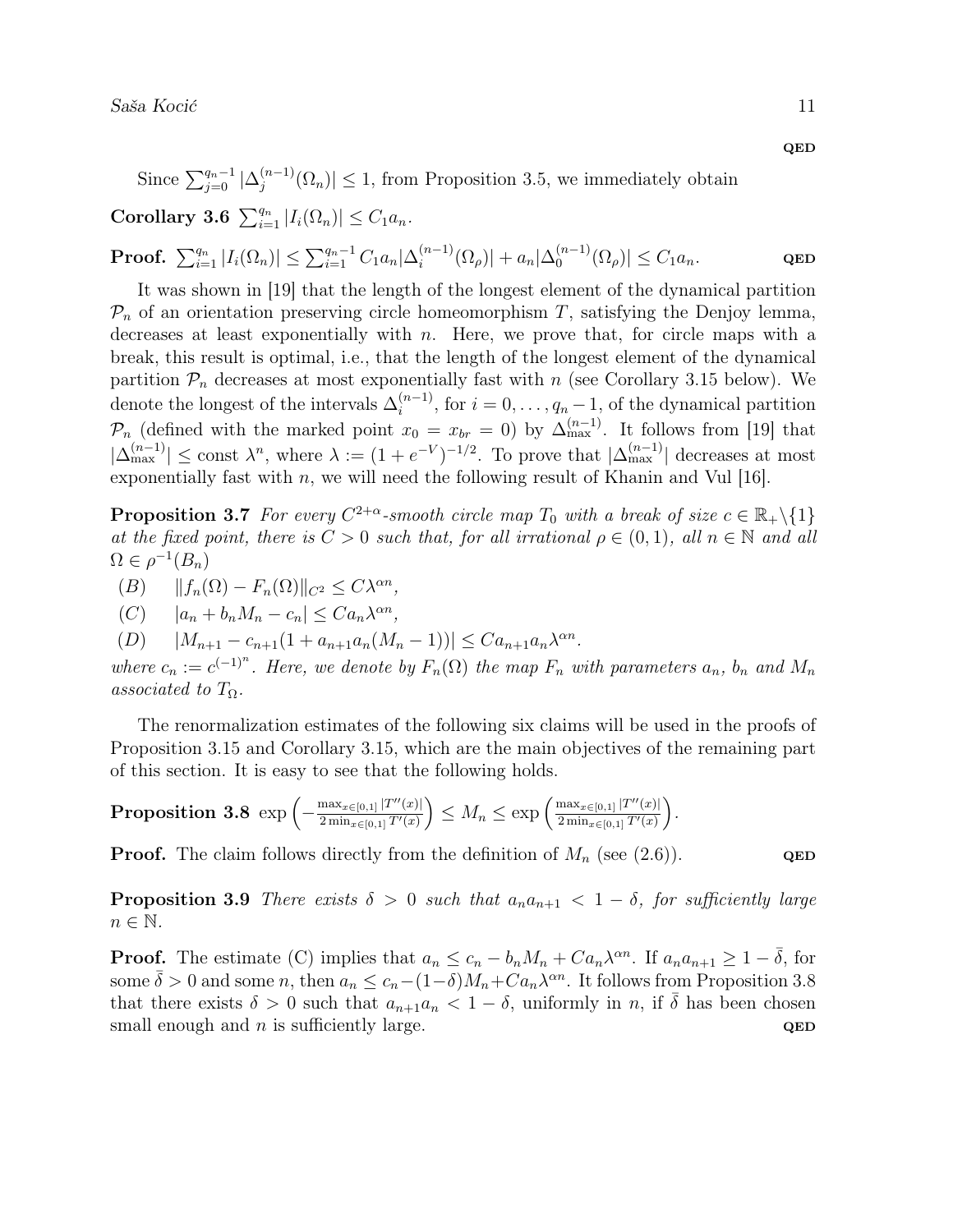**Proposition 3.10** There exists  $\delta' > 0$  such that  $\frac{M_n - 1}{c_n - 1} > \delta'$ , for sufficiently large  $n \in \mathbb{N}$ .

Proof. The estimate (D) leads to the following recursion relation

$$
\frac{M_{n+2}-1}{c_{n+2}-1} = 1 - a_{n+2}a_{n+1} + a_{n+2}a_{n+1}a_{n+1}a_n \frac{M_n - 1}{c_n - 1} + O(\lambda^{an}).
$$
\n(3.5)

Taking into account Proposition 3.9, this recursion relation implies that, for sufficiently large n, the left hand side of  $(3.5)$  is bounded from below by a positive constant. QED

Estimate (B), Proposition 3.8 and Proposition 3.10 imply the following.

**Proposition 3.11** For all irrational  $\rho \in (0,1)$  and sufficiently large n,  $(f_n(\Omega))^{\prime\prime}(z)$  is bounded, bounded away from zero (uniformly in n and  $\Omega \in \rho^{-1}(B_n)$ ) on  $[-1,0]$  and negative if  $c_n < 1$  and positive if  $c_n > 1$ .

**Proof.** It follows from (B) that, for sufficiently large n,  $(f_n(\Omega))^{\prime\prime}(z)$  is close to  $(F_n(\Omega))^{\prime\prime}(z)$  =  $2(M_n-1)\frac{(a_n+b_n)M_n}{(1+(1-M_n)z)^3}$ . Due to Proposition 3.8, the fraction  $\frac{(a_n+b_n)M_n}{(1+(1-M_n)z)^3}$  is bounded both from below and above, by positive constants, uniformly in  $z \in [-1,0]$ . The claim now follows from Proposition 3.10.  $QED$ 

**Proposition 3.12** If  $c_n > 1$ , there exists  $\epsilon > 0$  such that  $a_n > \epsilon$ , for sufficiently large n.

**Proof.** We will prove the claim by contraposition. If  $a_n$  is close to zero, then  $(f_n(\Omega))'(0)$ is close to  $(F_n(\Omega))'(0) = a_n + b_n M_n + (M_n - 1)a_n$  which is close to  $c_n > 1$ . Since, for sufficiently large n, the second derivative  $(f_n(\Omega))''(z)$  is bounded, by Proposition 3.11, there is a point  $z^* \in (-1,0)$ , such that  $f_n(\Omega)(z^*) = z^*$ . This contradicts the fact that the rotation number of  $T_{\Omega}$  is not  $p_n/q_n$ . The claim follows. QED

Let

$$
\bar{F}_n(\Omega)(z) := \frac{a_n + c_n z}{1 - v_n z}, \qquad v_n := \frac{c_n - a_n - b_n}{b_n}.
$$
\n(3.6)

Proposition 3.7 and Proposition 3.12 immediately imply the following.

**Corollary 3.13** Under the assumptions of Proposition 3.7, if  $c_n < 1$ , we have

$$
||f_n(\Omega) - \bar{F}_n(\Omega)||_{C^2} \le \bar{C}\lambda^{\alpha n}.
$$
\n(3.7)

**Proof.** It follows from property (C) of Proposition 3.7 that

$$
|b_n(M_n - v_n - 1))| \leq C a_n \lambda^{\alpha n}.
$$
\n(3.8)

Since  $b_n \ge a_n a_{n+1}$  and since  $a_{n+1} > \epsilon$  by Proposition 3.12, the claim follows. QED

The next proposition shows that the length of the longest elements of dynamical partitions  $\mathcal{P}_n(\Omega)$  decreases at most geometrically, with a uniform rate.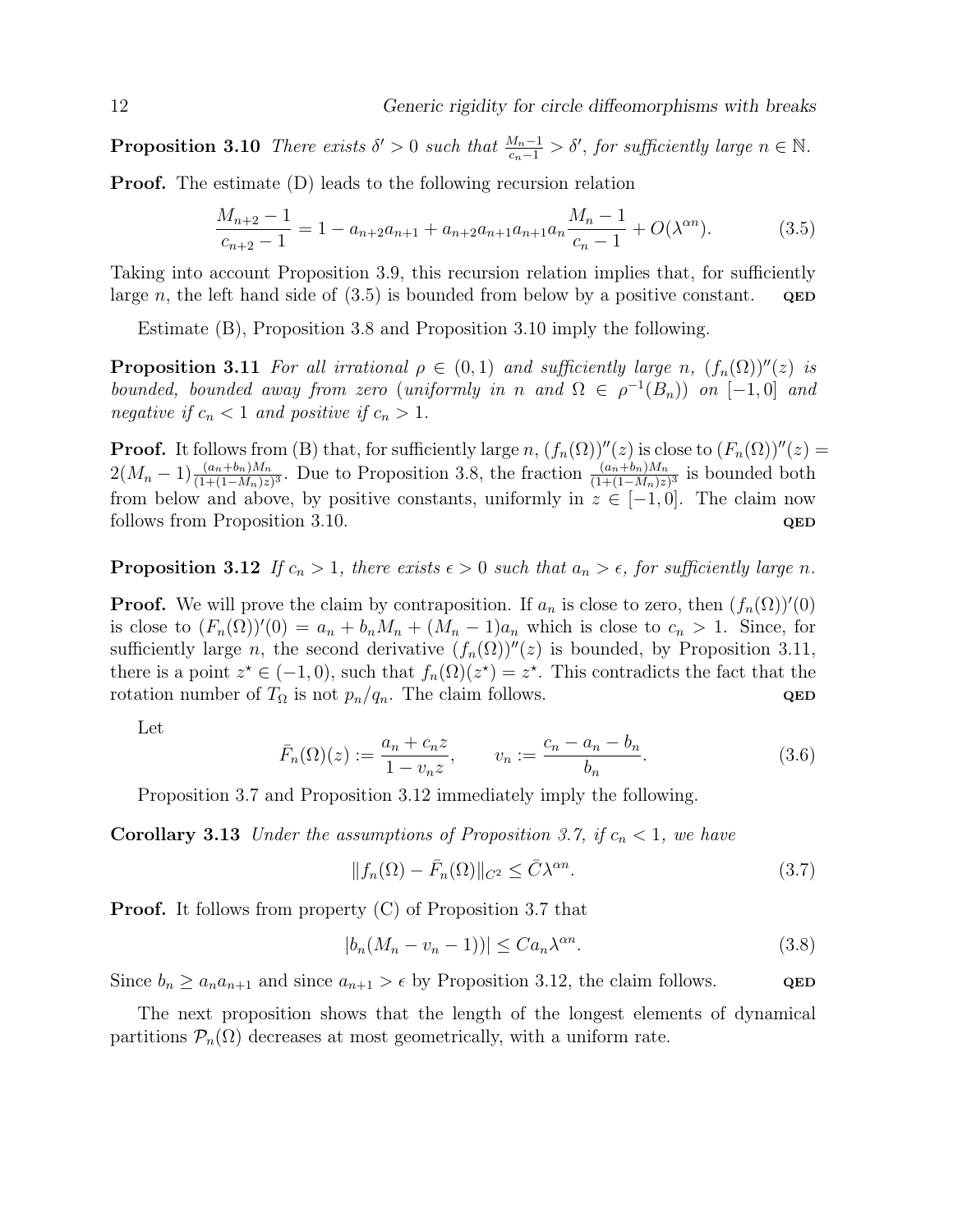**Proposition 3.14** For every C<sup>r</sup>-smooth  $(r > 2)$  circle map  $T_0$  with a break of size  $c \in$  $\mathbb{R}_+\setminus\{1\}$  at the fixed point, there exist  $\gamma > 0$  and  $N \in \mathbb{N}$  such that, for all irrational  $\rho \in (0,1)$ , all  $n \ge N$  and all  $\Omega \in \rho^{-1}(B_n)$ ,  $|\Delta_{\max}^{(n)}(\Omega)| > \gamma |\Delta_{\max}^{(n-1)}(\Omega)|$ .

**Proof.** We will prove first that there exist constants  $C_2 > 0$  and  $N \in \mathbb{N}$  such that, for  $n \geq N$ , there exists  $0 \leq j < k_{n+1}$  and an element  $\Delta_{q_n}^{(n)}$  $_{q_{n-1}+jq_n}^{(n)}(\Omega) \subset \Delta_0^{(n-1)}$  $\binom{n-1}{0}$  of partition  $\mathcal{P}_{n+1}(\Omega)$  satisfying  $|\Delta_{q_{n-1}}^{(n)}|$  $_{q_{n-1}+jq_n}^{(n)}(\Omega )|/|\Delta _0^{(n-1)}|$  $\binom{n-1}{0}$   $\geq C_2$ . Then, we will use a bounded distortion argument to find an interval of partition  $\mathcal{P}_{n+1}(\Omega)$  whose length is at least a constant fraction of the length of the longest element of partition  $\mathcal{P}_n(\Omega)$ . If  $a_n > \epsilon$ , then, since  $\Delta_{q_{n-1}}^{(n)}(\Omega) = T_{\Omega}^{q_{n-1}}$  $Q_{\Omega}^{q_{n-1}}(\Delta_0^{(n)}(\Omega))$ , this inequality holds for  $j=0$  with  $C_2=e^{-V}\epsilon$ . If  $a_n \leq \epsilon$ , due to Proposition 3.12, it suffices to consider the case  $c_n < 1$  only. Then  $b_n \geq 1 - \epsilon e^V$ and  $c_n - \epsilon < v_n + 1 \leq c_n/(1 - \epsilon e^V)$ . We note that parameters  $a_n$ ,  $b_n$  and  $v_n$  in this proof are associated to the map  $T_{\Omega}$ . If  $\epsilon > 0$  has been chosen such that  $\epsilon e^{V} < 1/2$ , then  $c_n - 1 - \epsilon < v_n \leq c_n - 1 + 2c_n \epsilon e^V$ . These estimates show that, if  $\epsilon > 0$  has been chosen small enough,  $(\bar{F}_n(\Omega))'(-1) = \frac{c_n + a_n v_n}{(1+v_n)^2}$  and  $(\bar{F}_n(\Omega))'(0) = c_n + a_n v_n$  are uniformly (in both n and  $\Omega$ ) close to  $c_n^{-1}$  and  $c_n$ , respectively, and that  $(\bar{F}_n(\Omega))^{\prime\prime}(z) = 2v_n \frac{c_n+a_n v_n}{(1-v_n z)^3}$  $\frac{c_n+a_nv_n}{(1-v_nz)^3}$  is uniformly bounded on  $[-1, 0]$  and negative. Proposition 3.7 then implies that there exist  $C_3 > 0$ ,  $C_4 > 1$  and  $N \in \mathbb{N}$  such that  $|(f_n(\Omega))'(-1) - c_n^{-1}| < C_3 \epsilon, |(f_n(\Omega))'(0) - c_n| < C_3 \epsilon$  and  $-C_4 < (f_n(\Omega))^{\prime\prime}(z) < -C_4^{-1}$ , for  $n \ge N$ . Using the above estimates on  $(f_n(\Omega))^{\prime}(-1)$  and  $(f_n(\Omega))^{\prime\prime}(z)$ , we find that there is  $\epsilon > 0$  such that  $(f_n(\Omega))^{\prime}(z) > c_n^{-1} - C_3 \epsilon - 3C_4 \epsilon > 1$ for  $z \in [-1, -1 + 3\epsilon]$ . This implies that  $f_n(\Omega)(-1 + \epsilon) > -1 + c_n^{-1}\epsilon - C_3\epsilon^2 - 3C_4\epsilon^2$ , and thus  $f_n(\Omega)(-1 + \epsilon) + 1 - \epsilon > (c_n^{-1} - 1)\epsilon - C_3 \epsilon^2 - 3C_4 \epsilon^2 > \frac{1}{2}$  $\frac{1}{2}(c_n^{-1} - 1)\epsilon$ , if  $\epsilon > 0$ is small enough. If there is  $0 \leq j \leq k_{n+1}$  such that  $(f_n(\Omega))^j(-1) \in [-1 + \epsilon, -1 + 2\epsilon]$ and  $(f_n(\Omega))^{j+1}(-1) \in [-1 + \epsilon, -1 + 3\epsilon],$  then  $|\Delta_{g_n}^{(n)}|$  $_{q_{n-1}+jq_n}^{(n)}(\Omega )|/|\Delta _0^{(n-1)}|$  $_0^{(n-1)}(\Omega)\vert > \frac{1}{2}$  $\frac{1}{2}(c_n^{-1} - 1)\epsilon.$ If this is not the case, then either there is not j satisfying  $0 \leq j \leq k_{n+1}$ , such that  $(f_n(\Omega))^j(-1) \in [-1+\epsilon, -1+2\epsilon]$  or there is such j but  $(f_n(\Omega))^{j+1}(-1) \in [-1+\epsilon, -1+3\epsilon]$ . In the first case, let j be the maximal of all  $0 \leq i < k_{n+1}$ , such that  $(f_n(\Omega))^i(-1) < -1+\epsilon$ . Since  $(f_n(\Omega))^{j+1}(-1) > -1 + 2\epsilon, |\Delta_{q_n}^{(n)}|$  $_{q_{n-1}+jq_n}^{(n)}(\Omega )|/|\Delta _0^{(n-1)}|$  $\binom{(n-1)}{0} > \epsilon$ . In the second case, the same inequality holds since  $(f_n(\Omega))^{j+1}(-1) > -1+3\epsilon$ . This proves the claim from the beginning of this proof.

The claim of the proposition now follows from the fact that the distortion of the ratio of lengths  $\mathcal{D}(\mathcal{J}_1, \mathcal{J}_2; T_\Omega^k) := \frac{|T_\Omega^k(\mathcal{J}_2)|}{|T_\Omega^k(\mathcal{J}_1)|}$  $\overline{|T_{\Omega}^{k}(\mathcal{J}_1)|}$  $|\mathcal{J}_1|$  $\frac{|\mathcal{J}_1|}{|\mathcal{J}_2|}$  of any two intervals  $\mathcal{J}_1, \mathcal{J}_2 \subset \Delta_0^{(n-1)}$  $\binom{n-1}{0}$  and  $\binom{n}{0}$  under the action of  $T_{\Omega}^k$ , for  $k = 1, \ldots, q_n - 1$ , is bounded by

$$
\mathcal{D}(\mathcal{J}_1, \mathcal{J}_2; T_\Omega^k) \le \exp\left(\frac{\max_{x \in [0,1]} T''(x)}{\min_{x \in [0,1]} T'(x)} \sum_{i=0}^{k-1} |T_\Omega^i(\Delta_0^{(n-1)}(\Omega))|\right).
$$
(3.9)

Since the intervals  $\Delta_i^{(n-1)}$  $i^{(n-1)}(0) = T_0^i(\Delta_0^{(n-1)}(0)),$  for  $i = 0, 1, ..., q_n - 1$ , belong to the same partition  $\mathcal{P}_n(\Omega)$ , this distortion is uniformly bounded. It follows that  $\Delta_{\max}^{(n-1)}(\Omega)$ , for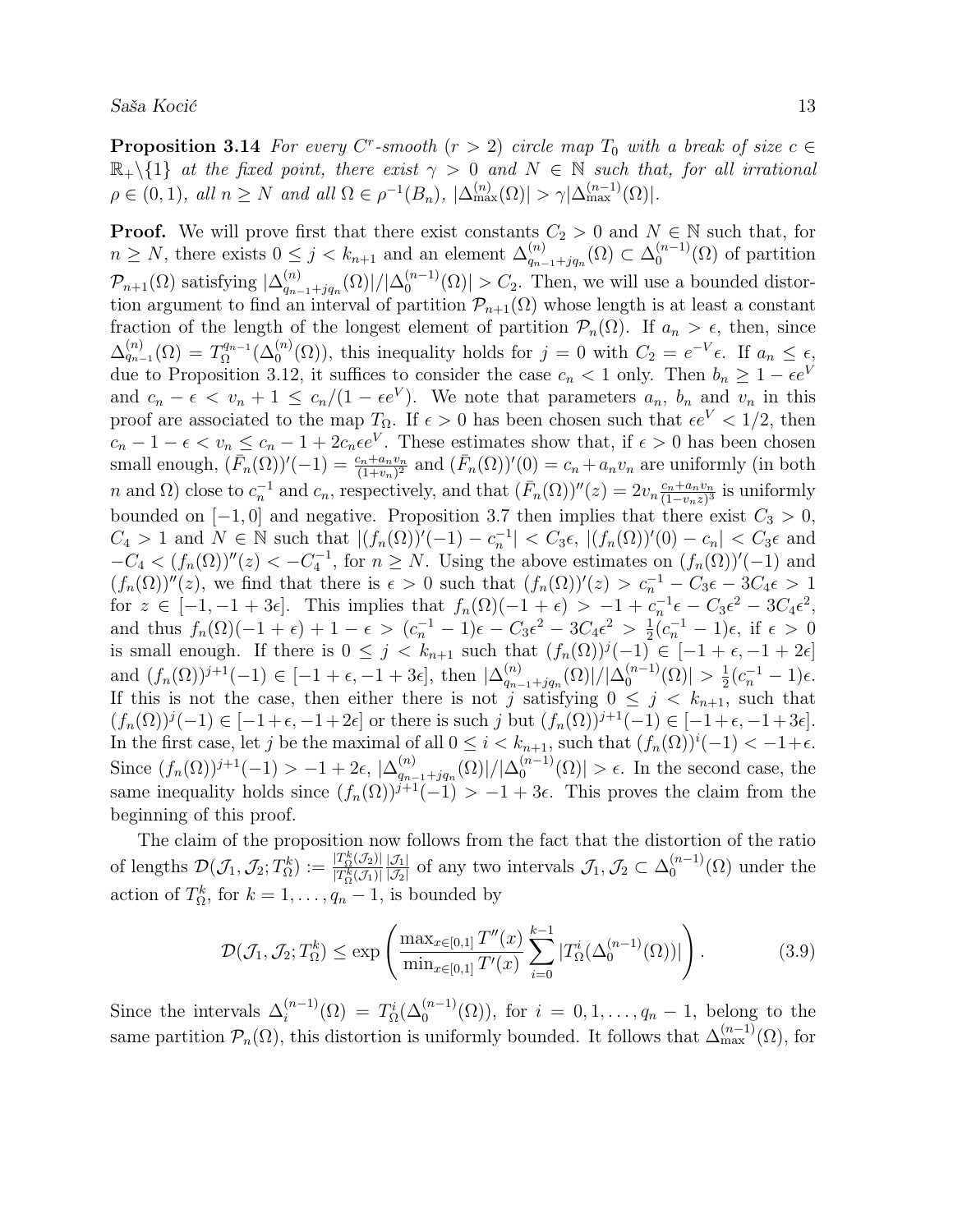$n \geq N$ , contains, as a subset, an element of partition  $\mathcal{P}_{n+1}(\Omega)$  whose length is bounded from below by  $C_2|\Delta_{\max}^{(n-1)}(\Omega)|/\exp(\frac{\max_{x\in[0,1]}T''(x)}{\min_{x\in[0,1]}T'(x)})$  $\min_{x \in [0,1]} T'(x)$  $\qquad \qquad \textbf{QED}$ 

Corollary 3.15 For every C<sup>r</sup>-smooth  $(r > 2)$  circle map  $T_0$  with a break of size  $c \in$  $\mathbb{R}_+\setminus\{1\}$  at a fixed point, there exist  $\gamma > 0$  and, for all irrational  $\rho \in (0,1)$ , a constant  $K_0 > 0$  such that, for all  $n \in \mathbb{N}$ ,  $|\Delta_{\max}^{(n-1)}(\Omega_\rho)| > K_0 \gamma^{n-1}$ .

## 4 The set of rotation numbers

In this section, we define a set  $S \subset (0,1) \backslash \mathbb{Q}$  of Lebesgue measure 1, for which Theorem 1.1 holds.

**Proposition 4.1** For any  $A \in \mathbb{R}^+$ , there are sets  $S_A^{(o)}$  $\mathcal{A}^{(o)}, S_A^{(e)} \subset (0,1) \backslash \mathbb{Q}$  of Lebesgue measure 1, such that the following holds. For every  $\rho \in S_A^{(o)}$  $\mathcal{A}_{A}^{(0)}$ , there is a subsequence  $\sigma_n^{(o)} \in 2\mathbb{N} - 1$ ,  $n \in \mathbb{N}$ , such that  $k_{\sigma_n^{(o)}} \geq A \sigma_n^{(o)}$ . For every  $\rho \in S_A^{(e)}$  $A^{(e)}$ , there is a subsequence  $\sigma_n^{(e)} \in 2\mathbb{N}, n \in \mathbb{N}, \text{ such that } k_{\sigma_n^{(e)}} \geq A \sigma_n^{(e)}.$ 

**Proof.** We will prove the second claim. The proof of the first claim is analogous.

Let  $J_n = J_n(\ell_1, \ldots, \ell_n) := \{ \rho \in (0,1) : k_1 = \ell_1, \ldots, k_n = \ell_n \}.$  It is not difficult to see from (2.2) that  $J_n$  is an interval of length  $|J_n| = \frac{1}{a^2(1+a)}$  $\frac{1}{q_n^2(1+\chi_n)},$  where  $\chi_n := q_{n-1}/q_n$ . For  $N \in \mathbb{N}$ , let  $J_{n+1,N}$  be a subset of  $J_n$  defined by an additional requirement that  $k_{n+1} < N$ , i.e.,  $J_{n+1,N} = J_{n+1,N}(\ell_1, \ldots, \ell_n) := \{ \rho \in (0,1) : k_1 = \ell_1, \ldots, k_n = \ell_n; k_{n+1} < N \}.$  Since,  $\rho_{n+1}^{-1} = k_{n+1} + \rho_{n+2}$  and  $\rho_{n+2} \in (0,1)$ , the length of  $J_{n,N}$  is given by

$$
|J_{n,N}| = \left| \frac{p_n + p_{n-1}}{q_n + q_{n-1}} - \frac{p_n N + p_{n-1}}{q_n N + q_{n-1}} \right| = \frac{1}{q_n^2 (1 + \chi_n)} \frac{N - 1}{N + \chi_n} < \left( 1 - \frac{1}{N} \right) |J_n|. \tag{4.1}
$$

We will show that the Lebesgue measure of  $S_A^{(e)}$ A  $\mathcal{C}_1$ , the complement of  $S_A^{(e)}$  $\mathcal{A}^{(e)}$ , is zero. Notice that  $S_A^{(e)}$ A C is the set of all  $\rho \in (0,1)$  for which there exists  $n_0 \in 2\mathbb{N}$  such that, for all  $n \in 2\mathbb{N}$ , satisfying  $n \geq n_0$ ,  $k_n < An$ . In other words,  $S_A^{(e)}$ A  $C = \bigcup_{n_0 \in 2\mathbb{N}} B_{n_0}$ , where  $B_{n_0}$ is the set of all  $\rho \in (0,1)$  for which, for all  $n \in 2\mathbb{N}$ , satisfying  $n \geq n_0$ ,  $k_n < An$ . Since the Lebesgue measure  $\ell(S_A^{(e)})$ A  $\mathcal{C}$ )  $\leq \sum_{n_0\in 2\mathbb{N}} \ell(B_{n_0}),$  it suffices to show that, for any fixed  $n_0 \in 2\mathbb{N}, \ell(B_{n_0}) = 0.$  For  $n_0, m \in 2\mathbb{N},$  let  $B_{n_0,m}$  be the set of all  $\rho \in (0,1)$  such that, for all  $n \in 2\mathbb{N}$ , satisfying  $n_0 \leq n \leq m$ ,  $k_n < An$ . It follows from (4.1) that the the Lebesgue measure

$$
\ell(B_{n_0,m}) \le \prod_{n \in 2\mathbb{N}, n = n_0}^{m} \left(1 - \frac{1}{An}\right) < \exp\left(-\sum_{n \in 2\mathbb{N}, n = n_0}^{m} \frac{1}{An}\right). \tag{4.2}
$$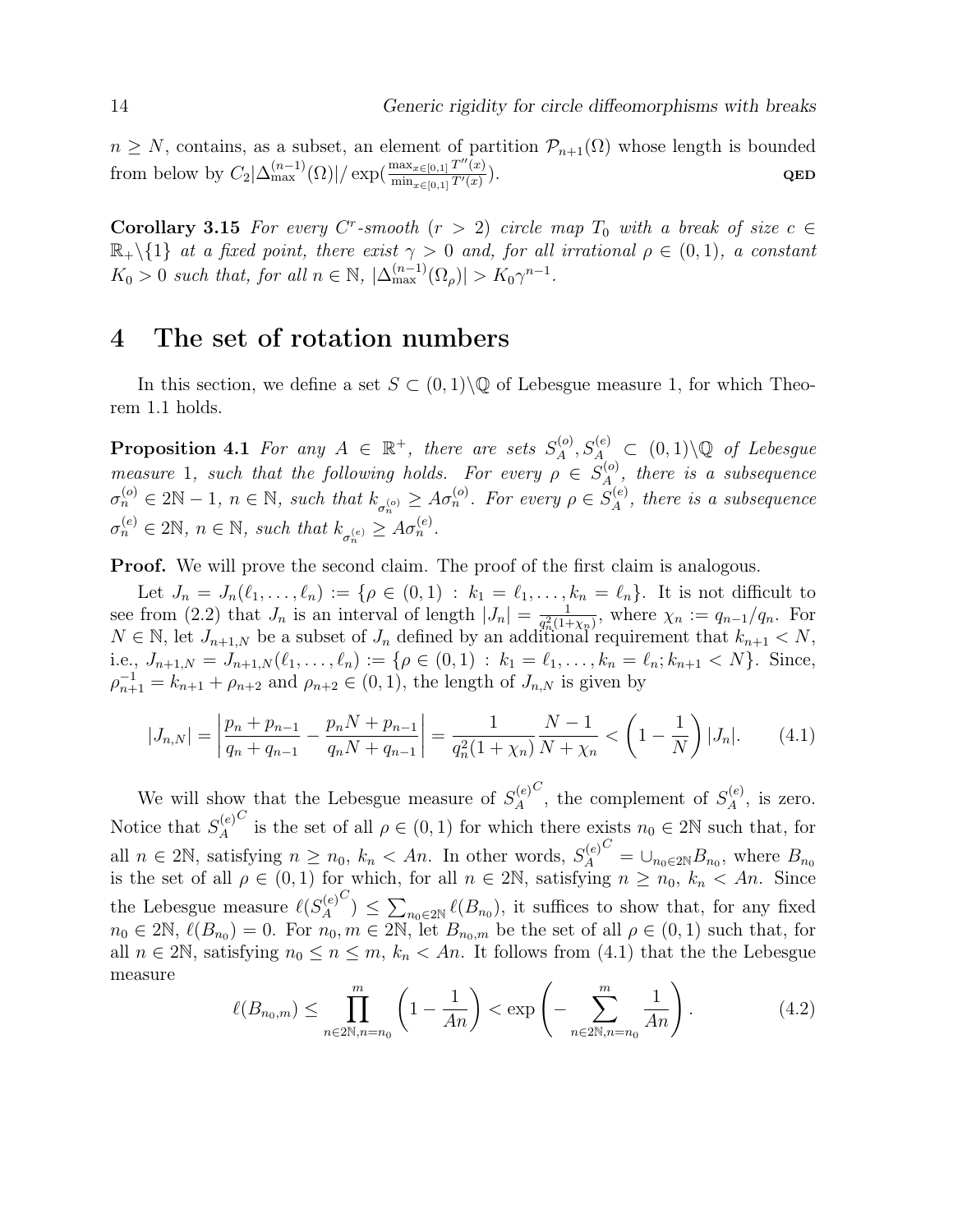Here, we have used that  $1 - x < e^{-x}$ , for  $x > 0$ . Since  $\ell(B_{n_0,m}) \to 0$ , as  $m \to \infty$ , and  $B_{n_0} \subset B_{n_0,m}$ , for any  $m \in 2\mathbb{N}$ , we have  $\ell(B_{n_0}) = 0$ . The claim follows. QED

**Proposition 4.2** There are sets  $S^{(o)}, S^{(e)} \subset (0,1) \setminus \mathbb{Q}$  of Lebesgue measure 1, such that the following holds. For every  $\rho \in S^{(o)}$  and every  $A \in \mathbb{N}$ , there exists a subsequence  $\sigma_n^{(o)} \in 2\mathbb{N} - 1$ ,  $n \in \mathbb{N}$ , such that  $k_{\sigma_n^{(o)}} \geq A\sigma_n^{(o)}$ . For every  $\rho \in S^{(e)}$  and every  $A \in \mathbb{N}$ , there exists a subsequence  $\sigma_n^{(e)} \in 2\mathbb{N}$ ,  $n \in \mathbb{N}$ , such that  $k_{\sigma_n^{(e)}} \geq A \sigma_n^{(e)}$ .

Proof. We will prove the second claim. The proof of the first claim is analogous. Let  $S^{(e)} = \bigcap_{A \in \mathbb{N}} S_A^{(e)}$  $A^{(e)}$ . For every  $\rho \in S^{(e)}$  and every  $A \in \mathbb{N}$ , by Proposition 4.1, there exists a subsequence  $\sigma_n^{(e)} \in 2\mathbb{N}$ ,  $n \in \mathbb{N}$ , such that  $k_{\sigma_n^{(e)}} \geq A \sigma_n^{(e)}$ . Moreover, the Lebesgue measure  $\ell$  of the complement  $\ell(S^{(e)}^C) = \ell(\bigcup_{A \in \mathbb{N}} S_A^{(e)})$ A  $\binom{C}{\ } \leq \sum_{A \in \mathbb{N}} \ell(S_A^{(e)})$ A  $\binom{C}{ } = 0$  and, thus,  $\ell(S^{(e)}) = 1 - \ell(S^{(e)}^C)$  $) = 1.$  QED

We define the set  $S_{non}$  as follows. If  $c < 1$ , then  $S_{non} := S^{(o)}$ ; if  $c > 1$ , then  $S_{non} := S^{(e)}$ . The set S, for which Theorem 1.1 holds, is defined as  $S := S_{riq} \cap S_{non}$ , where  $S_{riq}$  is the set introduced in Remark 2. Since both  $S_{riq}$  and  $S_{non}$  have full Lebesgue measure in  $(0, 1)$ , so does S.

# 5 Proof of the main theorem

In the following, for a given  $\rho \in S_{non}$  and  $A \in \mathbb{N}$ ,  $\sigma_n$  is the sequence  $\sigma_n^{(o)}$ , if  $c < 1$ , or the sequence  $\sigma_n^{(e)}$ , if  $c > 1$ , whose existence is guaranteed by Proposition 4.2.

We first show that the ratio of lengths of fundamental intervals of dynamical partition  $\mathcal{P}_n$  is exponentially small with  $k_{n+1}$ .

**Proposition 5.1** For every  $\epsilon_0 > 0$ , there exist  $N_0, A_0 \in \mathbb{N}$  and  $C_5 > 0$  such that if  $n \ge N_0$ ,  $k_{n+1} \ge A_0$  and  $c_n < 1$  then  $a_n \le C_5(c_n + \epsilon_0)^{\frac{1}{2}k_{n+1}}$ .

**Proof.** Let  $\epsilon_0 > 0$ . If  $k_{n+1} \geq A_0$  then, since  $f_n^j(-1) \in [-1,0)$ , for  $0 \leq j \leq k_{n+1}$ , there must be a point  $z^* \in [-1,0]$  such that  $f_n(z^*) - z^* < A_0^{-1}$ . Proposition 3.11 then implies that  $\min\{1 - b_n, a_n\} = \min\{f_n(-1) + 1, f_n(0)\} = \min_{z \in [-1,0]} f_n(z) - z < A_0^{-1}$ . Since,  $1 - b_n \ge a_n e^{-V}$ , it follows that  $a_n < A_0^{-1} e^V$ . As in the proof of Proposition 3.15, one can show that, for every  $\epsilon_1 > 0$ , there exist  $N_0, A_0 \in \mathbb{N}$  such that  $|(f_n(\Omega))'(-1) - c_n^{-1}| < \epsilon_1$  and  $|(f_n(\Omega))'(0) - c_n| < \epsilon_1$ , for  $n \geq N_0$ . Due to Proposition 3.11, there exists  $\epsilon_2 > 0$  such that  $|(f_n(\Omega))'(z) - c_n^{-1}| < \epsilon_0$  for  $z \in [-1, -1 + \epsilon_2]$  and  $|(f_n(\Omega))'(z) - c_n| < \epsilon_0$  for  $z \in [-\epsilon_2, 0]$ . Furthermore, the total number of elements of the set  $\{f_n^j(-1): 1 \leq j \leq k_{n+1}\}\$  outside of these two intervals is bounded. Since, by the Denjoy estimate (A), the lengths of the intervals  $\Delta_{q_{n-1}}^{(n)}$  and  $\Delta_{q_{n+1}}^{(n)}$  are of the same order, we obtain  $a_n \leq C_5(c_n + \epsilon_0)^{\frac{1}{2}k_{n+1}}$ , for some  $C_5 > 0$ . QED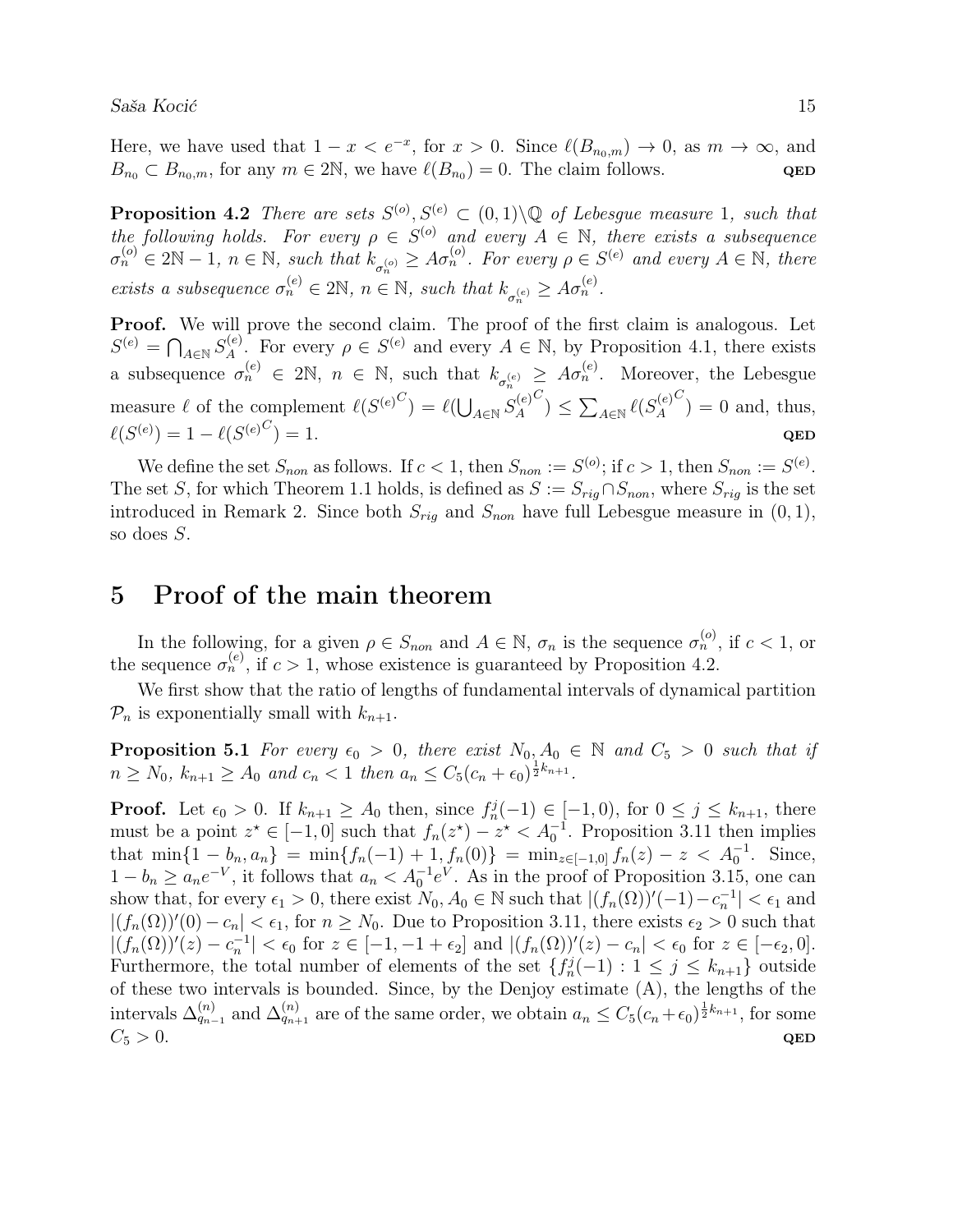The next proposition shows that, for every  $\rho \in S_{non}$  and sufficiently large  $A \in \mathbb{N}$ , there are two neighboring sufficiently long (at least the size of an exponentially small quantity in  $\sigma_n$ ) intervals of partition  $\mathcal{P}_{\sigma_n-1}(\Omega_{\sigma_n-1})$  which contain no end points of the previous partitions  $\Xi_{\sigma_{m-1}}(\Omega_{\sigma_{m-1}})$ , for  $m=1,\ldots,n-1$ . These "long" intervals will be used in Proposition 5.3, Lemma 5.4 and Lemma 5.6 to create a perturbed circle map  $T_0$ of a map  $T_0$ , with the same size of the break c, such that the one-sided derivatives at zero of  $(\sigma_n - 1)$ -th renormalizations (i.e.,  $q_{\sigma_n-1}$ -th powers) of maps  $T_0 + \Omega_\rho$  and  $T_0 + \Omega_\rho$ , with the same irrational rotation number  $\rho \in S_{non}$ , are sufficiently different (by at least an exponentially small quantity in  $\sigma_n$ ). In Lemma 5.4, we show that for such maps  $T_0$ and  $T_0$  the one-sided derivatives at the break point of the  $q_{\sigma_n-1}$ -th powers of the maps  $T_0 + \Omega_{\sigma_n-1}$  and  $T_0 + \Omega_{\sigma_n-1}$ , with rational rotation numbers, are sufficiently different (by at least an exponentially small quantity in  $\sigma_n$ ). Lemma 5.5 relates the derivatives of these maps with an irrational rotation number and those of its rational convergents.

**Proposition 5.2** For every C<sup>r</sup>-smooth  $(r > 2)$  circle map  $T_0$  with a break of size  $c \in$  $\mathbb{R}_+\setminus\{1\}$  at the fixed point, there exist  $\gamma_1 > 0$ ,  $N_1, A_1 \in \mathbb{N}$  and, for every  $\rho \in S_{non}$ , a constant  $K_1 > 0$  such that, for every  $A \geq A_1$  and every  $n \geq N_1$ , the following holds. There exists  $0 < j_n < q_{\sigma_n-1}$ ,

$$
|\Delta_{j_n-q_{\sigma_n-2}}^{(\sigma_n-2)}(\Omega_{\sigma_n-1})|,|\Delta_{j_n}^{(\sigma_n-2)}(\Omega_{\sigma_n-1})|>K_1\gamma_1^{\sigma_n}
$$
\n(5.1)

and

$$
\bigcup_{m=1}^{n-1} \Xi_{\sigma_m-1}(\Omega_{\sigma_m-1}) \bigcap \left( \Delta_{j_n - q_{\sigma_n-2}}^{(\sigma_n - 2)}(\Omega_{\sigma_n - 1}) \bigcup \Delta_{j_n}^{(\sigma_n - 2)}(\Omega_{\sigma_n - 1}) \right) = \emptyset.
$$
\n(5.2)

**Proof.** We will first show that, for  $\rho \in S_{non}$ , there are "long" intervals of partition  $\mathcal{P}_{\sigma_n-1}(\Omega_{\sigma_n-1})$ ; we will then show that there are such neighboring "long" intervals that do not contain the endpoints of the previous partitions  $\Xi_{\sigma_{m-1}}(\Omega_{\sigma_{m-1}})$ , for  $m=1,\ldots,n-1$ .

By Corollary 3.15, for every  $\rho \in (0,1) \setminus \mathbb{Q}$  there exists an interval  $\Delta_{\max}^{(\sigma_n-2)}(\Omega_\rho)$  of partition  $\mathcal{P}_{\sigma_n-1}(\Omega_\rho)$  and a constant  $K_0 > 0$  such that  $|\Delta_{\max}^{(\sigma_n-2)}(\Omega_\rho)| > K_0 \gamma^{\sigma_n-2}$ . It follows from Proposition 3.5, that  $|\Delta_{\max}^{(\sigma_n-2)}(\Omega_{\sigma_n-1})| > (1-2C_1a_{\sigma_n-1})K_0\gamma^{\sigma_n-2}$ . Proposition 5.1 then implies that for some  $N_1, A_1 \in \mathbb{N}$ ,  $n \ge N_1$  and  $k_{\sigma_n} \ge A \sigma_n \ge A_1 \sigma_n$ ,  $a_{\sigma_n-1} < (4C_1)^{-1}$ .

The interval  $\Delta_{\max}^{(\sigma_n-2)}(\Omega_{\sigma_n-1})$  belongs to an interval  $\Delta_i^{(\sigma_{n-1}-2)}$  $\binom{(\sigma_{n-1}-2)}{\sigma_{n-1}}$  of the partition  $\mathcal{P}_{\sigma_{n-1}-1}(\Omega_{\sigma_n-1}),$  for some  $0 \leq i < q_{\sigma_{n-1}-1}$ , and, for all  $m < n-1$ , an interval of partition  $\mathcal{P}_{\sigma_{m-1}}(\Omega_{\sigma_{n-1}})$ . It follows from Proposition 3.5 and Proposition 5.1 that, if  $N_1$  and  $A_1$  have been chosen large enough, for all  $m < n$ , at most one of the points in  $\Xi_{\sigma_{m-1}}(\Omega_{\sigma_{m-1}})$  belongs to  $\Delta_i^{(\sigma_{n-1}-2)}$  $\int_{i}^{(\sigma_{n-1}-2)} (\Omega_{\sigma_{n}-1})$ . Since the number of intervals of partition  $\mathcal{P}_{\sigma_{n}-1}(\Omega_{\sigma_{n}-1})$  inside  $\Delta_i^{(\sigma_{n-1}-2)}$  $\sum_{i=1}^{(\sigma_{n-1}-2)} (\Omega_{\sigma_{n-1}})$  is larger than or equal to  $k_{\sigma_n} \geq A\sigma_n$  and since the neighboring intervals of partition  $\mathcal{P}_{\sigma_n-1}(\Omega_{\sigma_n-1})$  are mapped one into another by the map  $T_{\Omega_{\sigma_n-1}}^{\sigma_{\sigma_n-2}}$  $\Omega_{\sigma_{n-1}}^{q_{\sigma_{n-2}}}$ , it follows from the Denjoy estimate (A) that, if  $N_1$  and  $A_1$  have been chosen large enough, there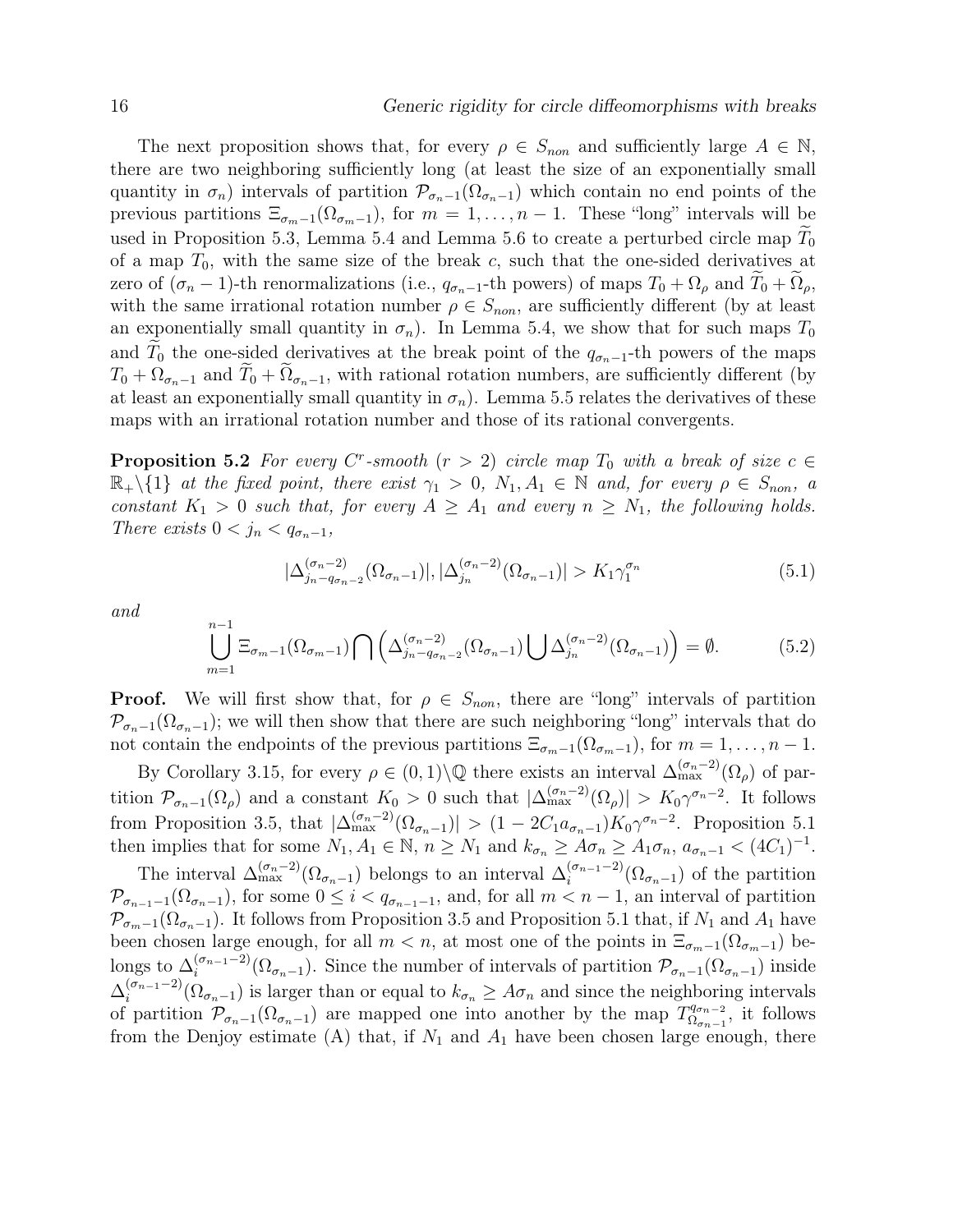exists  $0 < j_n < q_{\sigma_n-1}$  and neighboring elements  $\Delta_{j_n-q_{\sigma_n}}^{(\sigma_n-2)}$  $_{j_n-q_{\sigma_n-2}}^{(\sigma_n-2)}(\Omega_{\sigma_n-1})$  and  $\Delta_{j_n}^{(\sigma_n-2)}$  $j_n^{(\sigma_n-2)}(\Omega_{\sigma_n-1}),$  of partition  $\mathcal{P}_{\sigma_n-1}(\Omega_{\sigma_n-1})$ , of length larger than  $\frac{1}{2}K_0\gamma^{\sigma_n-2}e^{-(2n-1)V}$ , that contain no points in  $\Xi_{\sigma_{m-1}}(\Omega_{\sigma_{m-1}})$ , for any  $m=1,\ldots,n-1$ . Since  $\sigma_n\geq 2n-1$ , the claim follows with  $\gamma_1 = \gamma e^{-V}$  and  $K_1 = 2^{-1} K_0 \gamma^{-2}$ . QED

In the proposition that follows, we use the "long" intervals that do not contain points of the previous partitions to construct a sequence of  $C<sup>r</sup>$ -smooth functions of rapidly decreasing norm that vanish and have prescribed derivatives at some points. They will be used in Lemma 5.4 to perturb a circle map  $T_0$  in a way that produces controlled changes in the derivatives of the  $(\sigma_n - 1)$ -th renormalizations of  $T_0 + \Omega_{\sigma_n-1}$ , while preserving some periodic orbits.

In the following, we identify the points on  $\mathbb{S}^1$  with the corresponding points in the interval [0, 1].

**Proposition 5.3** For every C<sup>r</sup>-smooth  $(r > 2)$  circle map  $T_0$  with a break of size  $c \in$  $\mathbb{R}_+\setminus\{1\}$  at the fixed point, there exist  $\gamma_1 > 0$ ,  $N_1, A_1 \in \mathbb{N}$  and, for every  $\rho \in S$ , a constant  $K_2 > 0$  such that, for every  $A \geq A_1$ , the following holds. There is a sequence of  $C^r$ -smooth functions  $\phi_n : [0,1] \to \mathbb{R}$  satisfying the following conditions for  $n \geq N_1$ :

- (i)  $\phi_n(x_{i_m}(\Omega_{\sigma_{m-1}})) = 0$ , for  $m = N_1, \ldots, n+1$  and  $0 \leq i_m < q_{\sigma_{m-1}}$ ,
- (ii)  $\phi'_n(x_{i_m}(\Omega_{\sigma_m-1})) = 0$ , for  $m = N_1, \ldots, n+1$  and  $0 \leq i_m < q_{\sigma_m-1}$  such that  $i_{n+1} \neq j_{n+1},$
- (iii)  $\phi'_n(x_{j_{n+1}}(\Omega_{\sigma_{n+1}-1})) = 1,$
- $(iv)$   $\|\phi_n\|_{C^r} \leq K_2 \gamma_1^{-(r-1)\sigma_{n+1}}$  $\frac{-(r-1)\sigma_{n+1}}{1}$ .

Here  $j_{n+1} < q_{\sigma_{n+1}}$  is a natural number whose existence is guaranteed by Proposition 5.2.

**Proof.** To fix the orientation, we will prove the claim in the case  $c < 1$  only. If  $c > 1$ , the proof is similar. Proposition 5.2 guarantees that there exist  $\gamma_1 > 0$ ,  $N_1, A_1 \in \mathbb{N}$  and, for every  $\rho \in S_{non}$ , a constant  $K_1 > 0$  such that, for every  $A \geq A_1$  and  $n \geq N_1$ , there is  $0 < j_n < q_{\sigma_n}$  and elements  $\Delta_{j_n-q_{\sigma_n}}^{(\sigma_n-2)}$  $_{j_n-q_{\sigma_n-2}}^{(\sigma_n-2)}(\Omega_{\sigma_n-1}),\,\Delta_{j_n}^{(\sigma_n-2)}$  $j_n^{(\sigma_n-2)}(\Omega_{\sigma_n-1})$  of partition  $\mathcal{P}_{\sigma_n-1}(\Omega_{\sigma_n-1})$ satisfying (5.1) and (5.2). We define  $\phi_n$  piecewise as follows. For  $x \in \Delta_-\cup \Delta_+$ , where  $\Delta_-\coloneqq \Delta_{j_{n+1}-q_{\sigma_{n+1}-2}}^{(\sigma_{n+1}-2)}(\Omega_{\sigma_{n+1}-1})$  and  $\Delta_+:=\Delta_{j_{n+1}}^{(\sigma_{n+1}-2)}(\Omega_{\sigma_{n+1}-1})$ , we define

$$
\phi_n(x) := \frac{1}{|\Delta_-|^{r+1} |\Delta_+|^{r+1}} (x - \chi)|x - \chi_-|^{r+1} |x - \chi_+|^{r+1},\tag{5.3}
$$

where  $\chi := x_{j_{n+1}}(\Omega_{\sigma_{n+1}-1}), \ \chi_{-} := x_{j_{n+1}-q_{\sigma_{n+1}-2}}(\Omega_{\sigma_{n+1}-1}), \ \chi_{+} := x_{j_{n+1}+q_{\sigma_{n+1}-2}}(\Omega_{\sigma_{n+1}-1}).$ For  $x \in [0,1] \setminus (\Delta_- \cup \Delta_+)$ , we define  $\phi_n(x) := 0$ . It is easy to see that  $\phi_n$  is C<sup>r</sup>-smooth on [0, 1]. It follows from the definition of  $\phi_n$  and the condition (5.2) that the conditions (*i*),  $(ii)$  and  $(iii)$  are satisfied. Condition  $(5.1)$ , together with the fact that the lengths of the intervals  $\Delta_-\$  and  $\Delta_+$  are of the same order, due to the Denjoy estimate (A), implies that the condition (iv) is satisfied as well, for some  $K_2 > 0$  (depending on r and  $\rho$ ). QED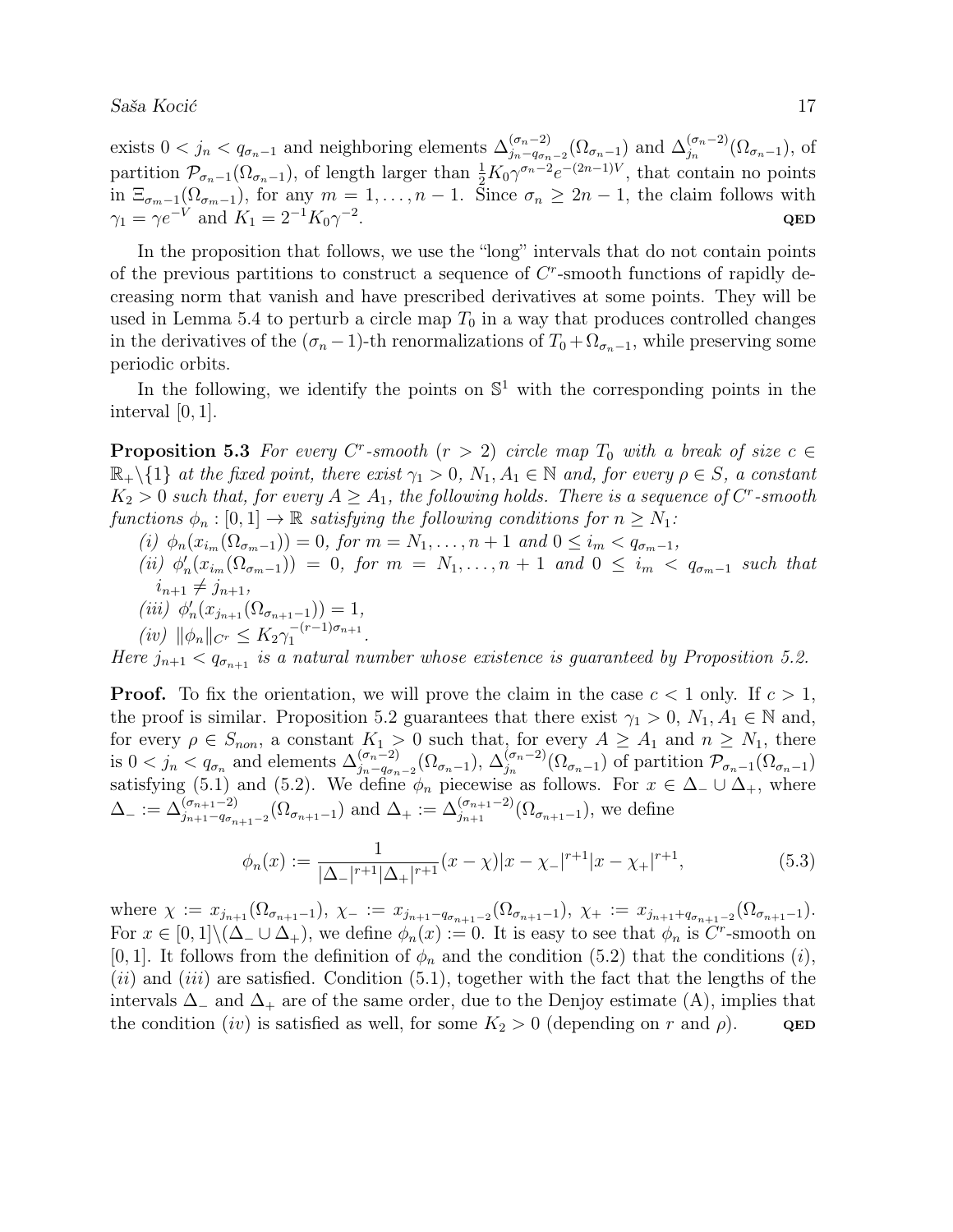**Lemma 5.4** For every C<sup>r</sup>-smooth  $(r > 2)$  circle map  $T_0$  with a break of size  $c \in \mathbb{R}_+ \setminus \{1\}$ at the fixed point, there exist  $\mu \in (0,1)$  and  $N_1, A_1 \in \mathbb{N}$  such that the following holds. For every  $\rho \in S_{non}$ , there exists a constant  $K > 0$  and for every  $A \geq A_1$ , there exists a  $C^r$ -smooth circle map  $\overline{T}_0$  with a break of size c at the fixed point such that, for every  $m \geq N_1$ ,

$$
\left| \left( T_{\Omega_{\sigma_{m-1}}}^{q_{\sigma_{m-1}}} \right)'_{+} (0) - \left( \tilde{T}_{\tilde{\Omega}_{\sigma_{m-1}}}^{q_{\sigma_{m-1}}} \right)'_{+} (0) \right| \geq K \mu^{\sigma_{m}} . \tag{5.4}
$$

**Proof.** Proposition 5.3 guarantees that there exist  $\gamma_1 > 0$ ,  $N_1, A_1 \in \mathbb{N}$  and, for every  $\rho \in S_{non}$ , a constant  $K_2 > 0$  such that, for every  $A \geq A_1$  there is a sequence  $\sigma_n$  and a sequence of C<sup>r</sup>-smooth functions  $\phi_n : [0,1] \to \mathbb{R}, n \geq N_1$ , satisfying conditions (i), (ii),  $(iii)$  and  $(iv)$ .

Let  $T_0$  be given and let  $T_0^{[N_1]}$  $\mathcal{I}_0^{[N_1]} := T_0$ . We will construct the map  $T_0$  as the limit of a sequence of C<sup>r</sup>-smooth maps  $T_0^{[n]}$  $\mathbb{Q}_0^{[n]}$ , with a break of size c at the fixed point, that satisfy the condition (5.4), for  $N_1 \leq m \leq n$ .

In order to simplify the notation, the parameter values  $\Omega_m$ , associated to the map  $T_0^{[n]}$  $\Omega_0^{[n]}$ , will be denoted by  $\Omega_m^{[n]}$ . We also define  $T_m^{[n]} := T_{\Omega_m^{[n]}}^{[n]}$  $\Omega_m^{[n]}$  and the corresponding orbit m  $x_i^{[n]}$  $i_{i}^{[n]}(\Omega_{m}^{[n]}):=(T_{m}^{[n]})^{i}(0).$  We choose  $T_{0}^{[n+1]}$  $\sigma_0^{[n+1]} := T_0^{[n]} + \epsilon_n \phi_n$ , where  $\epsilon_n = 0$  if the map  $\widetilde{T}_0 = T_0^{[n]}$  $\boldsymbol{0}$ satisfies condition (5.4) for  $N_1 \leq m \leq n+1$ ; otherwise  $\epsilon_n = \epsilon_0 \mu^{\sigma_{n+1}}$ , where  $\epsilon_0 > 0$  and  $\mu \in (0,1)$  will be chosen below.

Condition (*i*) guarantees that  $T_0^{[n]}$  defines a circle map with a fixed point at 0 and condition (ii) guarantees that the size of the break at 0 is c. If  $\mu > 0$  is chosen such that  $\mu < \gamma_1^{r-1}$ , it follows from condition (iv) that  $||\epsilon_n \phi_n||_{C^r} \leq \epsilon_0 K_2(\mu \gamma_1^{-(r-1)})$  $\binom{-(r-1)}{1}^{\sigma_{n+1}}$  and, consequently,  $\|\sum_{k=m}^{n} \epsilon_k \phi_k\|_{C^r} \leq \epsilon_0 K_2(1 - \mu \gamma_1^{-(r-1)})$  $\binom{-(r-1)}{1}$ <sup>-1</sup>. If  $\epsilon_0 > 0$  has been chosen small enough, then for all  $n \geq N_1$ ,  $||T_0^{[n]}||_{C^r}$  is uniformly (order of  $\epsilon_0$ ) close to  $||T_0||_{C^r}$ . The sequence of functions  $T_0^{[n]}$  $\tilde{C}_0^{[n]}$  converges uniformly to a  $C^r$ - smooth function  $\tilde{T}_0$  with the same property.

By construction (condition (i)),  $\Omega_{\sigma_{m-1}}^{[n+1]} = \Omega_{\sigma_{m-1}}^{[n]}$  and  $x_i^{[n+1]}$  $\binom{[n+1]}{i}$  $\left(\Omega_{\sigma_{m-1}}^{[n+1]}\right) = x_i^{[n]}$  $\delta_{i}^{[n]}(\Omega_{\sigma_{m}-1}^{[n]}),$  for  $N_1 \leq m \leq n+1$ . Therefore, we have

$$
\left(\left(T_{\sigma_{m-1}}^{[n+1]}\right)^{q_{\sigma_{m-1}}}\right)'_{+}(0) = \prod_{i=0}^{q_{\sigma_{m-1}-1}} (T_0^{[n]} + \epsilon_n \phi_n)'_{+}(x_i^{[n]}(\Omega_{\sigma_{m-1}}^{[n]})). \tag{5.5}
$$

It follows from (5.5) and condition (ii) that  $\left(\frac{T_{m-1}^{[n+1]}}{T_{m-1}^{[n+1]}}\right)$  $\left(\sigma_{m-1}^{[n+1]}\right)^{q_{\sigma_{m-1}}}\Big)$  $\left( \begin{smallmatrix} I \ 1 \end{smallmatrix} \right) = \left( \begin{smallmatrix} \begin{smallmatrix} I \end{smallmatrix} \left[ n \right] \ \sigma_m \end{smallmatrix} \right)$  $\sigma_{m-1}^{[n]}\bigg)^{q_{\sigma_{m}-1}}\bigg)^{\prime}$  $_{+}^{\left( 0\right) ,}$ for  $N_1 \leq m \leq n$ . Therefore, if  $\widetilde{T}_0 = T_0^{[n]}$  $0_0^{\eta n}$  satisfies the condition (5.4), for  $N_1 \le m \le n$ , so does  $\widetilde{T}_0 = T_0^{[n+1]}$  $_{0}^{[n+1]}$ . Conditions *(ii)* and *(iii)*, together with (5.5), imply that

$$
\left(\left(T_{\sigma_{n+1}-1}^{[n+1]}\right)^{q_{\sigma_{n+1}-1}}\right)'_{+}(0) = \left(\left(T_{\sigma_{n+1}-1}^{[n]}\right)^{q_{\sigma_{n+1}-1}}\right)'_{+}(0)\left(1+\frac{\epsilon_n}{\left(T_0^{[n]}\right)'(x_{j_{n+1}}^{[n]}(\Omega_{\sigma_{n+1}-1}^{[n]}))}\right) (5.6)
$$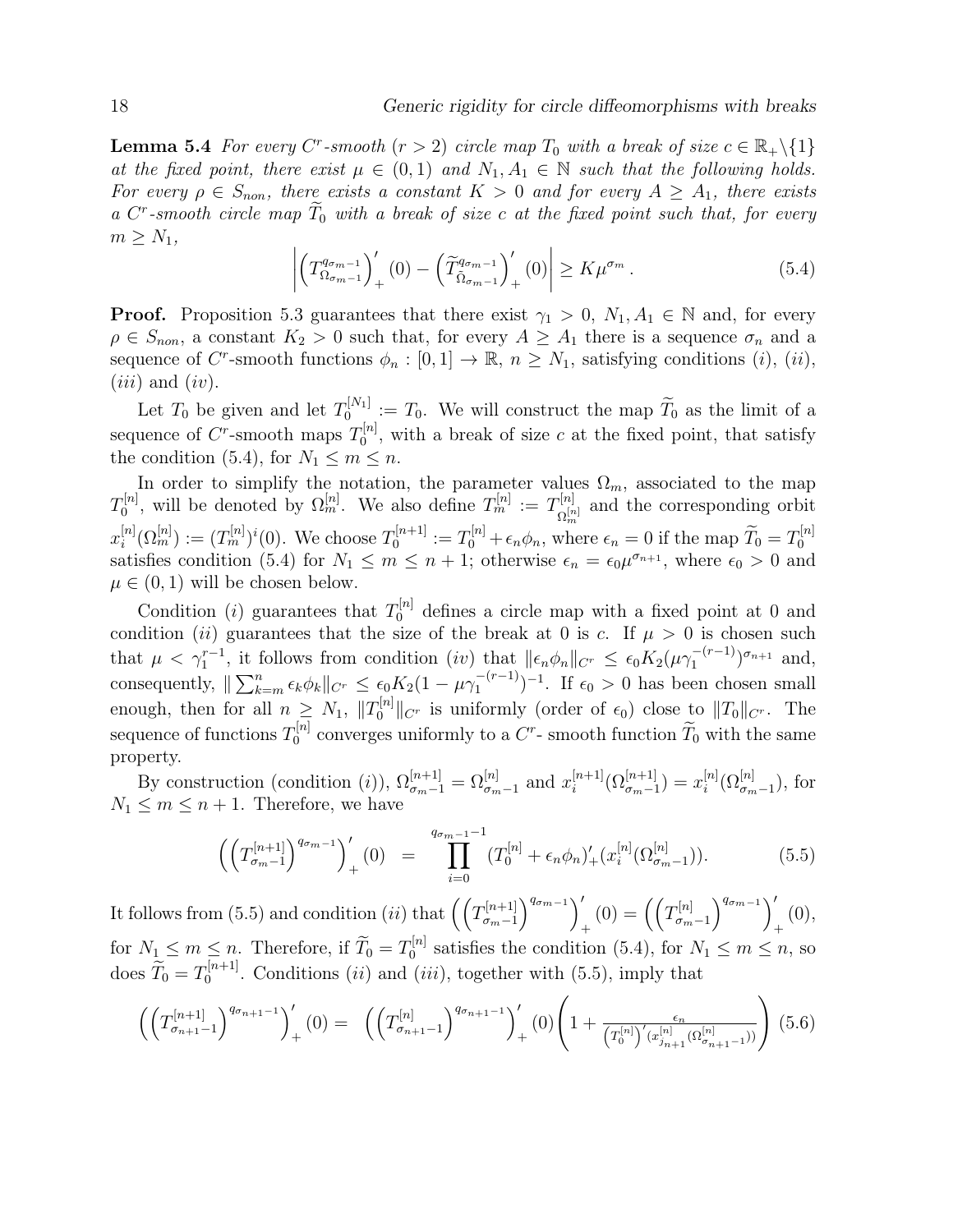Since the derivative of  $T_0^{[n]}$  $\mathcal{O}_0^{[n]}$  is uniformly (order of  $\epsilon_0$ ) close to the derivative of  $T_0$  (both pointwise and in *n*), which is bounded away from zero,  $(T_0^{[n]}$  $\binom{[n]}{0}$ '(x) is uniformly (both in x and in *n*) bounded away from zero. Furthermore,  $V_n := \text{Var}_{\mathbb{S}^1} \ln(T_0^{[n]}$  $\binom{[n]}{0}$ ' is uniformly (in *n*) close to V, and by the Denjoy lemma (A),  $\ln(T_{\sigma_{\rm b}}^{[n]})$  $\left|\sigma_{k-1}^{[n]} \right|^{q_{\sigma_{k}-1}} \leq V_n$ . The equality  $(5.6)$ , therefore, implies that the map  $\widetilde{T}_0 = T_0^{[n+1]}$  $\int_0^{\lfloor n+1 \rfloor}$  satisfies condition (5.4) for  $m = n+1$  as well, if K is small enough. The limiting map  $\widetilde{T}_0 := \lim_{n \to \infty} T_0^{[n]}$  $_0^{\eta_1}$ , therefore, satisfies (5.4), for all  $n \geq N_1$ . QED

We now prove a general estimate that relates the derivatives of the renormalizations of circle maps with a break in a family  $T_0 + \Omega$  with irrational rotation numbers and those with their rational convergents.

**Lemma 5.5** For every C<sup>r</sup>-smooth  $(r > 2)$  circle map  $T_0$  with a break of size  $c \in \mathbb{R}_+ \setminus \{1\}$ at the fixed point, there exists  $C_6 > 0$ , such that, for all irrational  $\rho \in (0,1)$ , and all  $n \in \mathbb{N}$ ,

$$
|(f_n(\Omega_\rho))'_{-}(0) - (f_n(\Omega_n))'_{-}(0)| \le C_6 a_n.
$$
\n(5.7)

Proof. It follows from the definition of the renormalizations (2.4) that

$$
(f_n(\Omega_\rho))'_{-}(0) - (f_n(\Omega_n))'_{-}(0) = \prod_{i=0}^{q_n-1} (T_0)'_{-}(x_i(\Omega_\rho)) - \prod_{i=0}^{q_n-1} (T_0)'_{-}(x_i(\Omega_n)).
$$
\n(5.8)

It follows from the mean value theorem that, for  $1 \leq i < q_n$ ,

$$
|T_0'(x_i(\Omega_\rho)) - T_0'(x_i(\Omega_n))| = |T_0''(\xi_i)||I_i(\Omega_n)| \le \max_{x \in [0,1]} |T_0''(x)||I_i(\Omega_n)|,
$$
(5.9)

where  $\xi_i \in I_i(\Omega_n)$ . Therefore, we have

$$
|(f_n(\Omega_\rho))'_{-}(0) - (f_n(\Omega_n))'_{-}(0)| \le
$$
  

$$
\leq \prod_{i=0}^{q_n-1} (T_0)'_{-}(x_i(\Omega_\rho)) \left( \exp\left( \sum_{i=0}^{q_n-1} \frac{\max\limits_{x \in [0,1]} |T_0''(x)|}{\min\limits_{x \in [0,1]} T_0'(x)} |I_i(\Omega_n)| \right) - 1 \right).
$$
 (5.10)

Using the Denjoy estimate (A) and Corollary 3.6, we obtain

$$
|(f_n(\Omega_\rho))'_{-}(0) - (f_n(\Omega_n))'_{-}(0)| \leq \left(\exp\left(\frac{\max\limits_{x \in [0,1]} |T_0''(x)|}{\min\limits_{x \in [0,1]} T_0'(x)} C_1 a_n\right) - 1\right) e^V. \tag{5.11}
$$

Since  $\Delta_0^{(n)}$  $\mathcal{O}_0^{(n)}(\Omega_\rho) \subset \Delta_{q_n}^{(n-1)}(\Omega_\rho) = T_{\Omega_\rho}^{q_n}$  $\Omega_{\alpha}^{qn}(\Delta_0^{(n-1)}(\Omega_\rho)),$  one has  $a_n \leq e^V$  and, thus,

$$
|(f_n(\Omega_\rho))'_{-}(0) - (f_n(\Omega_n))'_{-}(0)| \le \frac{\max\limits_{x \in [0,1]} |T_0''(x)|}{\min\limits_{x \in [0,1]} T_0'(x)} C_1 \exp\left(V + \frac{\max\limits_{x \in [0,1]} |T_0''(x)|}{\min\limits_{x \in [0,1]} T_0'(x)} C_1 e^V\right) a_n.
$$
\n(5.12)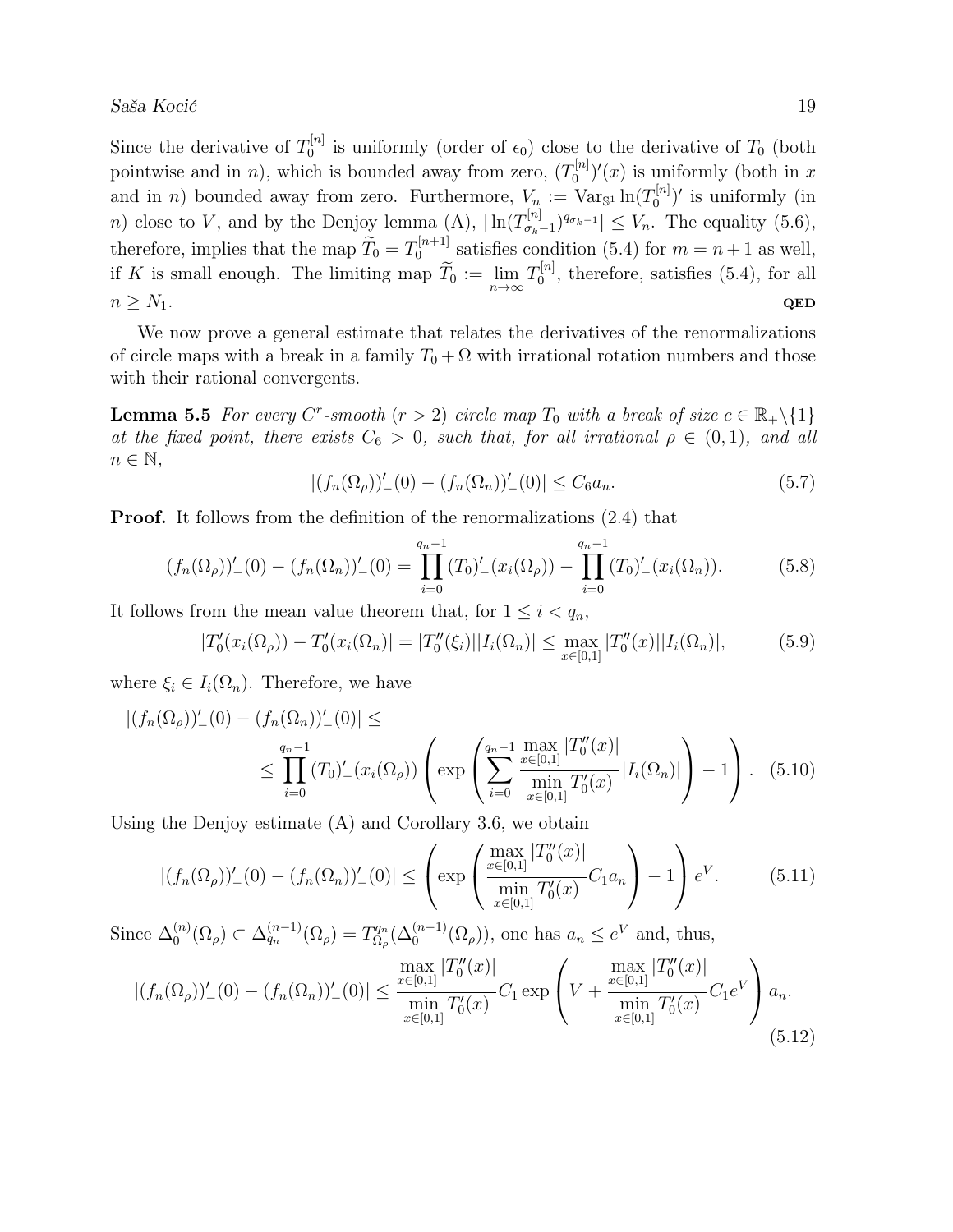The claim follows.  $QED$ 

We can now prove the key lemma. It shows that, for  $\rho \in S_{non}$ , there are pairs of circle maps with a break of the same size and with the same rotation number  $\rho$ , for which the one-sided derivatives of the  $(\sigma_n - 1)$ -th renormalizations at the break point are different by at least an exponentially small quantity in  $\sigma_n$ .

**Lemma 5.6** For every C<sup>r</sup>-smooth ( $r > 2$ ) circle map  $T_0$  with a break of size  $c \in \mathbb{R}_+ \setminus \{1\}$ at the fixed point, there exist  $\mu \in (0,1)$  and  $N_2, A_2 \in \mathbb{N}$  such that the following holds. For every  $\rho \in S_{non}$ , there exists a constant  $K_3 > 0$  and for every  $A \geq A_2$ , there exists a  $C^r$ -smooth circle map  $\widetilde{T}_0$  with a break of size c at the fixed point such that, for every  $n \geq N_2$ ,

$$
\left| \left( f_{\sigma_n - 1}(\Omega_\rho) \right)'_{-}(0) - \left( \widetilde{f}_{\sigma_n - 1}(\widetilde{\Omega}_\rho) \right)'_{-}(0) \right| \ge K_3 \mu^{\sigma_n} \,. \tag{5.13}
$$

**Proof.** It follows from Lemma 5.4 and Lemma 5.5 that there exist  $\mu \in (0,1)$  and constants  $N_1, A_1 \in \mathbb{N}$  and, for every  $\rho \in S_{non}$ , a constant  $K > 0$  such that, for  $A \geq A_1$ , there exist a sequence  $\sigma_n$  (associated to  $\rho$  and A), a C<sup>r</sup>-smooth circle map  $\widetilde{T}_0$  with a break of size c at the fixed point and a constant  $K_4 > 0$  such that, for  $n \geq N_1$ ,

$$
\left| (f_{\sigma_{n-1}}(\Omega_{\rho}))'_{-}(0) - (\widetilde{f}_{\sigma_{n-1}}(\widetilde{\Omega}_{\rho}))'_{-}(0) \right| \geq K \min \{c^2, c^{-2}\} \mu^{\sigma_n} - K_4(a_{\sigma_{n-1}} + \widetilde{a}_{\sigma_{n-1}}). \tag{5.14}
$$

By Proposition 5.1, for every  $\epsilon_0 > 0$ , there is a constant  $K_5 > 0$  such that, for  $k_{\sigma_n} \geq A\sigma_n$ , we have  $a_{\sigma_{n-1}}$ ,  $\tilde{a}_{\sigma_{n-1}} \leq K_5(\min\{c,c^{-1}\} + \epsilon_0)^{\frac{1}{2}k_{\sigma_n}}$ . If  $A \geq A_2 \geq A_1 \geq A_0$  and  $A_1$  has been chosen such that  $A_2$  has been chosen such that

$$
\left(\min\{c, c^{-1}\} + \epsilon_0\right)^{\frac{1}{2}A_2} < \mu,\tag{5.15}
$$

there exists  $K_3 > 0$  and  $N_2 \ge N_1$  such that (5.13) holds for  $n \ge N_2$ . QED

On the other hand, we have the following necessary condition for a  $C^{1+\epsilon}$ -smooth conjugacy between circle maps with a break.

**Lemma 5.7** If T and  $\tilde{T}$  are two  $C^r$ -smooth  $(r > 2)$  circle maps with breaks of size  $c \in \mathbb{R}_+ \backslash \{1\}$  at 0, with the same irrational rotation number  $\rho$ , which are conjugate to each other via a C<sup>1</sup>-smooth diffeomorphism h which is  $C^{1+\epsilon}$ -smooth at 0, then there is a constant  $K_6 > 0$  such that

$$
|(f_n)'_-(0) - (\tilde{f}_n)'_-(0)| \le K_6 a_n^{\varepsilon}.
$$
\n(5.16)

**Proof.** By differentiating  $h \circ T^{q_n} = \tilde{T}^{q_n} \circ h$  at 0, taking into account  $h(0) = 0$ , we obtain

$$
h'(x_{q_n})(T^{q_n})'(0) = (\tilde{T}^{q_n})'(0)h'(0).
$$
\n(5.17)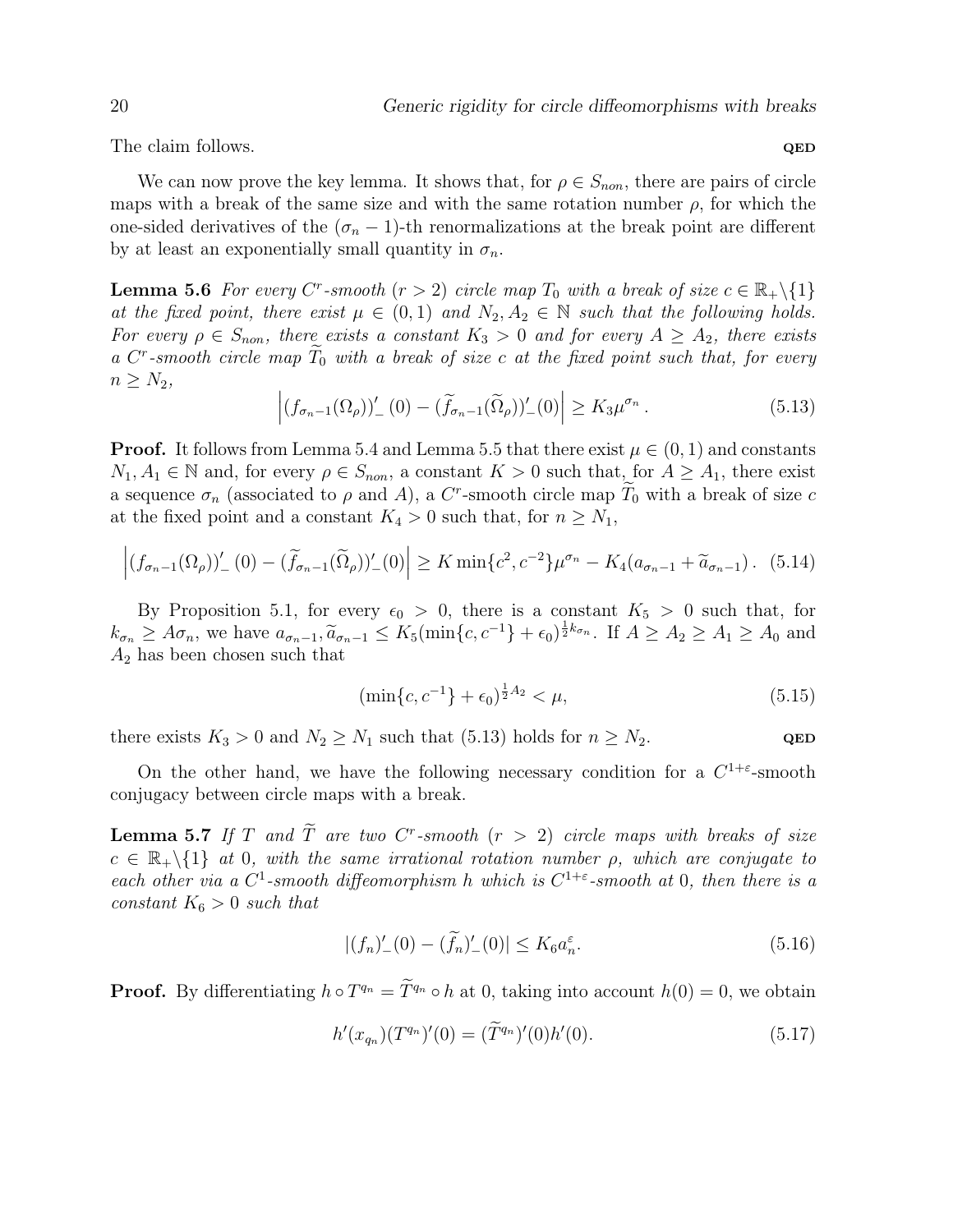Since h is  $C^{1+\varepsilon}$  at zero, for every  $x \in \mathbb{S}^1$ , (1.1) holds. Using (5.17) and Denjoy estimate (A), we obtain

$$
|(f_n)'_-(0) - (\widetilde{f}_n)'_-(0)| = |(T^{q_n})'_-(0) - (\widetilde{T}^{q_n})'_-(0)| = (T^{q_n})'_-(0) \left| 1 - \frac{h'(x_{q_n})}{h'(0)} \right|
$$
  

$$
= \frac{(T^{q_n})'_-(0)}{|h'(0)|} |h'(0) - h'(x_{q_n})| \le \frac{e^V}{|h'(0)|} |\Delta_0^{(n)}|^\varepsilon,
$$
(5.18)

Since  $h'(0) \neq 0$ , the claim follows. QED

**Proof of Theorem 1.1.** Part (i) of the claim holds for the set S defined in Section 4, as follows from the results of [12] and [13] and the fact that  $S_{non}$  is of full Lebesgue measure. To prove part (ii), let  $\varepsilon > 0$ . Let  $T_0$  be a  $C^r$ -smooth  $(r > 2)$  circle map with a break of size  $c \in \mathbb{R}_+ \backslash \{1\}$  at the fixed point 0 and let  $N_2, A_2 \in \mathbb{N}$  be constants whose existence is guaranteed by Lemma 5.6. By the same lemma, there exist a constant  $\mu \in (0,1)$  and, for every  $\rho \in S$  a constant  $K_3 > 0$  such that the following holds. For every  $A \geq A_2$ , there exist a sequence  $\sigma_n$  and a circle map  $\tilde{T}_0$  with a break of size c at the fixed point 0 such that the renormalizations of the corresponding maps  $T = T_0 + \Omega_\rho$  and  $\widetilde{T} = \widetilde{T}_0 + \widetilde{\Omega}_\rho$ , with rotation number  $\rho$ , satisfy (5.13), for  $n \geq N_2$ .

By part (i) of the claim, T and  $\tilde{T}$  are  $C^1$ -smoothly conjugate to each other via a diffeomorphism h which satisfies  $h(0) = 0$ . Assume that h is  $C^{1+\varepsilon}$ -smooth at 0. By Lemma 5.7, there exists  $K_6 > 0$  such that,

$$
\left| \left( f_{\sigma_n - 1}(\Omega_\rho) \right)'_{-}(0) - \left( \widetilde{f}_{\sigma_n - 1}(\widetilde{\Omega}_\rho) \right)'_{-}(0) \right| \le K_6 a_{\sigma_n - 1}^{\varepsilon} . \tag{5.19}
$$

This inequality, (5.13) and Proposition 5.1 imply that, for  $\epsilon_0 > 0$  and some  $K_9 > 0$ ,

$$
K_3\mu^{\sigma_n} \le K_6 a_{\sigma_n-1}^{\varepsilon} \le K_9(\min\{c, c^{-1}\} + \epsilon_0)^{\frac{1}{2}\varepsilon A \sigma_n}.\tag{5.20}
$$

If  $A \geq A_3$ , and  $\epsilon_0 > 0$  and  $A_3 \geq A_2$  have been chosen such that

$$
(\min\{c, c^{-1}\} + \epsilon_0)^{\frac{1}{2}\varepsilon A_3} < \mu,\tag{5.21}
$$

for sufficiently large n, this leads to a contradiction. This proves part (ii) of the claim. QED

### Acknowledgements

The author would like to thank the anonymous referee for the careful reading of the manuscript.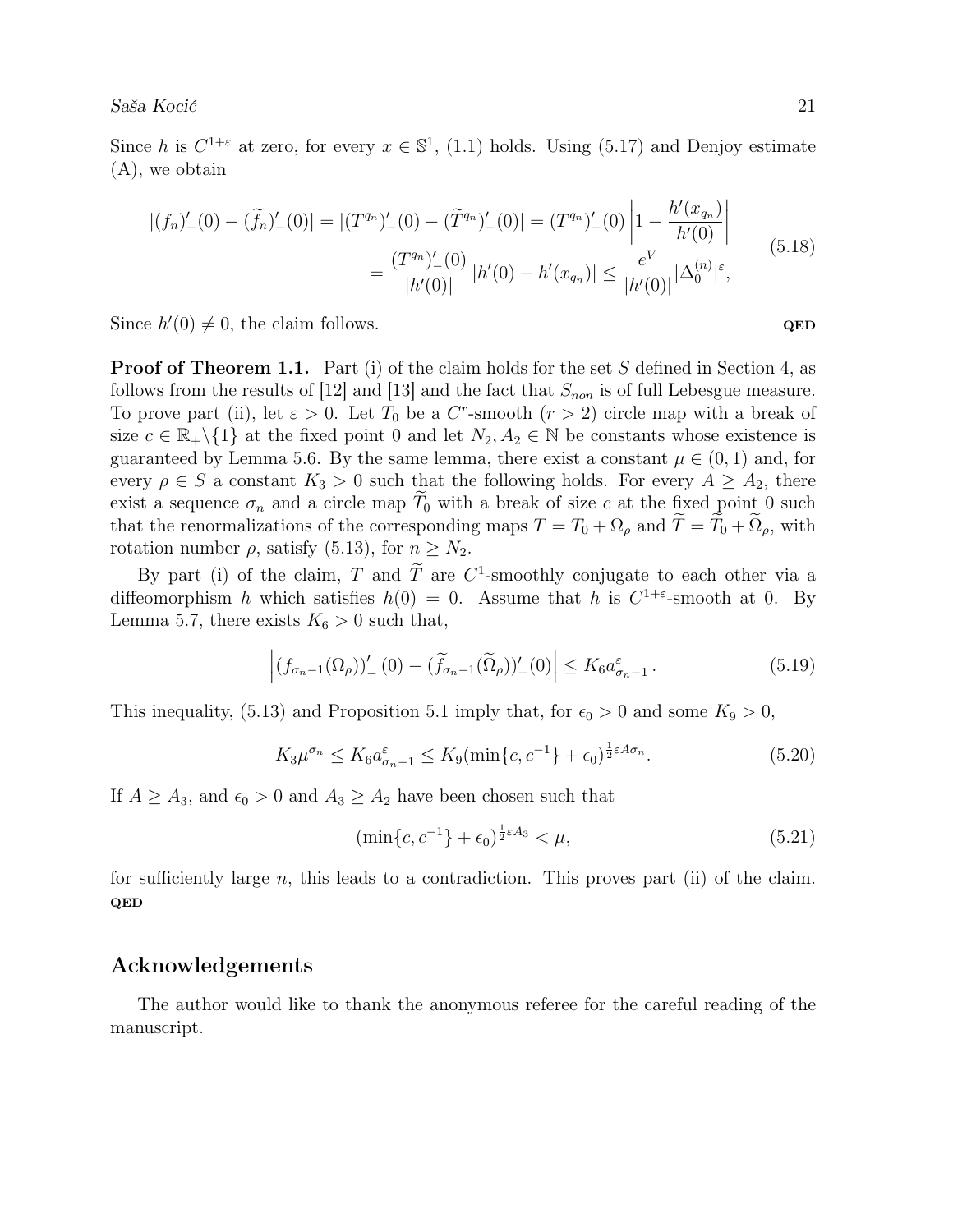# References

- [1] V. I. Arnol'd, Small denominators I: On the mapping of a circle into itself, Izv. Akad. Nauk. Math. Serie 25 (1961), 21–86; Transl. A.M.S. Serie 2 46 (1965).
- [2] A. Avila, On rigidity of critical circle maps, Bull. Braz. Math. Soc. 44(4) (2013), 611–619.
- [3] K. Cunha and D. Smania, Renormalization for piecewise smooth homeomorphisms on the circle, Ann. Inst. H. Poincaré Anal. Non Linéaire 30 3 (2013), 441–462.
- [4] K. Cunha and D. Smania, Rigidity for piecewise smooth homeomorphisms on the circle, Adv. Math. 250 (2014), 193–226.
- [5] A. Dzhalilov, A. Teplinsky, Certain examples of circle diffeomorphisms with a break, Dopovidi NAN Ukrainy (in Ukrainian) 9 (2010), 18–23.
- [6] E. de Faria, W. de Melo, Rigidity of critical circle maps I, J. Eur. Math. Soc. 1 4 (1999), 339–392.
- [7] E. de Faria, W. de Melo, Rigidity of critical circle maps II, J. Am. Math. Soc. 13 2 (2000), 343–370.
- [8] M. R. Herman, Sur la conjugaison différentiable des difféomorphismes du cercle a des rotations, Publ. Math. Inst. Hautes Etudes Sci. 49 (1979), 5–234.
- [9] Y. Katznelson, D. Orstein, The differentiability of conjugation of certain diffeomorphisms of the circle, Ergod. Th. & Dynam. Sys.  $9$  (1989), 643–680.
- [10] K. Khanin, D. Khmelev, Renormalizations and rigidity theory for circle homeomorphisms with singularities of break type, Commun. Math. Phys. 235 1 (2003), 69–124.
- [11] K. Khanin, S. Kocić, Abscence of robust rigidity for circle diffeomorphisms with breaks, Ann. Inst. H. Poincaré Anal. Non Linéaire, 30 3 (2013), 385–399.
- [12] K. Khanin, S. Kocić, Renormalization conjecture and rigidity theory for circle diffeomorphisms with breaks, Geom. Funct. Anal. 24 (2014), 2002–2028.
- [13] K. Khanin, S. Kocić, E. Mazzeo,  $C<sup>1</sup>$ -rigidity of circle diffeomorphisms with breaks for almost all rotation numbers, Preprint: mp-arc 11-102 (2011).
- [14] K. Khanin, A. Teplinsky, Robust rigidity for circle diffeomorphisms with singularities, Invent. Math. 169 (2007), 193–218.
- [15] K. Khanin, A. Teplinsky, Renormalization horseshoe and rigidity theory for circle diffeomorphisms with breaks, *Commun. Math. Phys.* **320** (2013), 347–377.
- [16] K. M. Khanin, E. B. Vul, Circle Homeomorphisms with Weak Discontinuities, Adv. Sov. Math. 3 (1991), 57–98.
- [17] D. V. Khmelev, M. Yampolsky, The rigidity problem for analytic critical circle maps, Mosc. Math. J. **6** 2 (2006), 317–351.